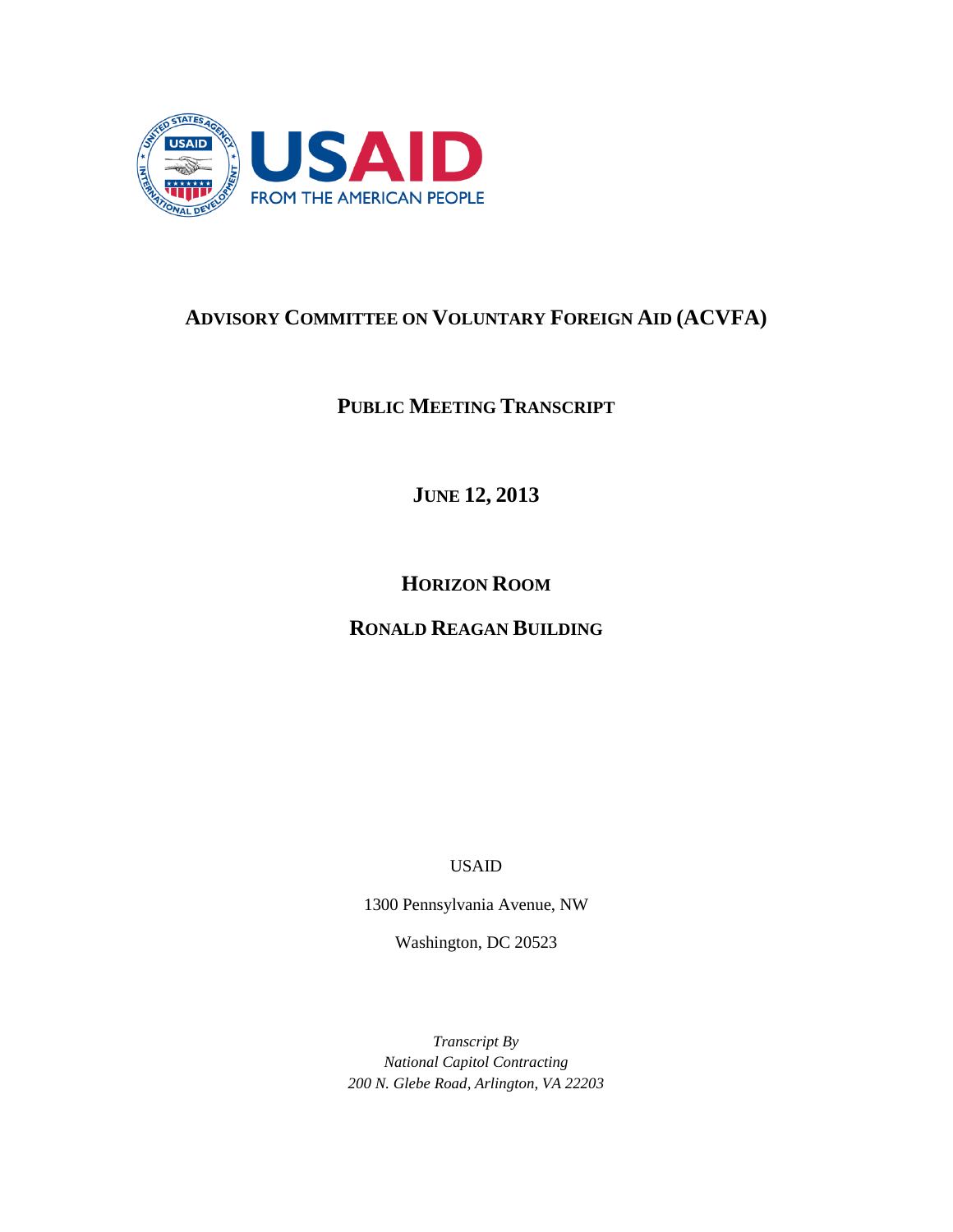### **INDEX OF SPEAKERS**

#### $\boldsymbol{B}$

### $\boldsymbol{L}$

| $\mathcal{C}$ |
|---------------|
|               |
| G             |
|               |
| H             |
|               |
| K             |
|               |

| M                                  |  |
|------------------------------------|--|
|                                    |  |
|                                    |  |
| Mcnamer, Bruce  15, 26, 32, 45, 48 |  |
| S                                  |  |
|                                    |  |
|                                    |  |
|                                    |  |
|                                    |  |
|                                    |  |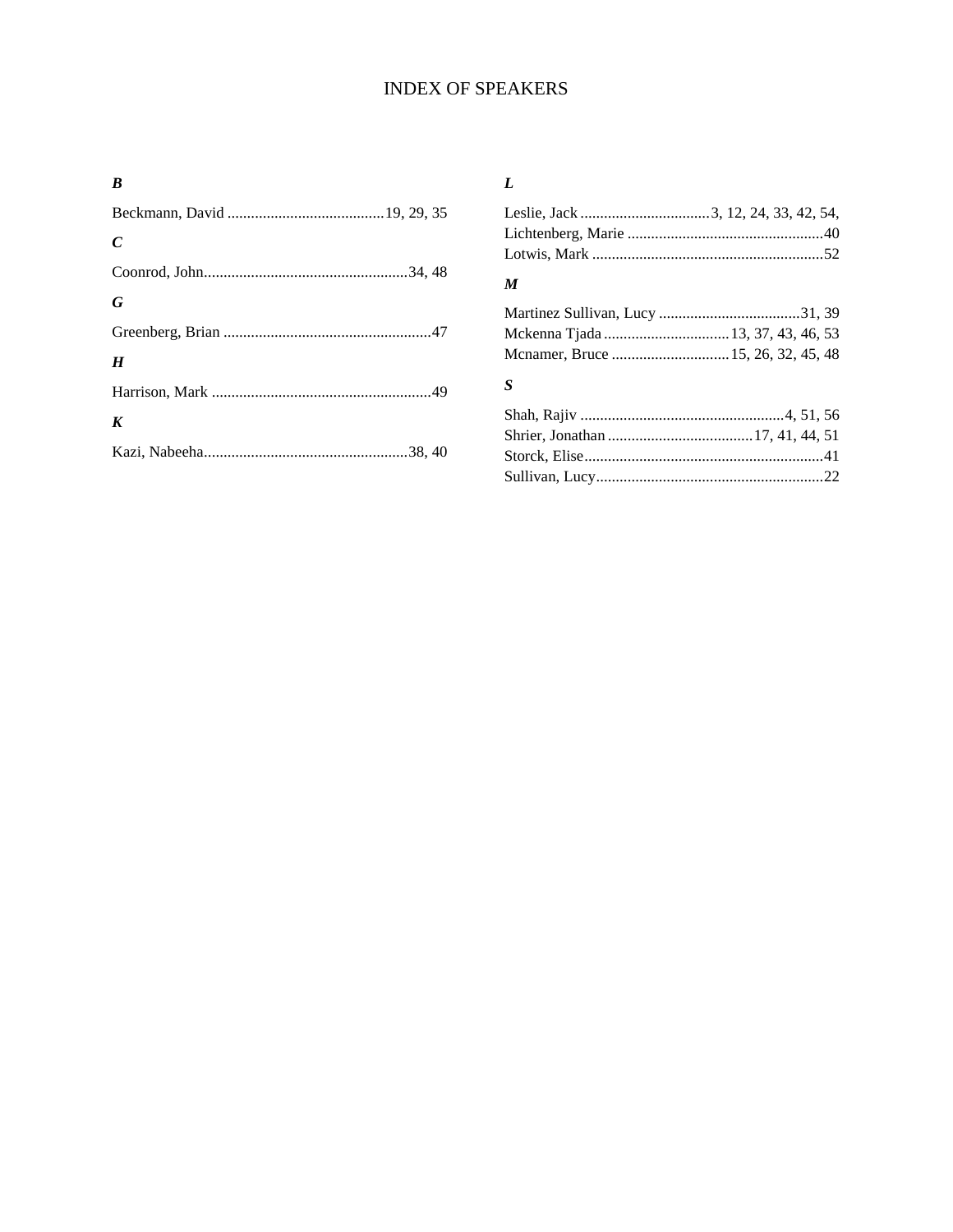**JACK LESLIE:** Good afternoon everyone. I'm Jack Leslie, I'm chairman of ACVFA, and on behalf of all of us on the committee we welcome you to what is our second meeting of 2013. I'm pleased because we, the committee, have made a commitment to all of you to try to hold these meetings quarterly and it looks like we're on track to do that and I hope we're able to do that for the rest of the, handle ourselves so well for the rest of the year. As most of you know, ACVFA was established by presidential directive right after World War II. And it was really for the purpose of facilitating much better cooperation and collaboration between the United States government and various non-governmental entities who are addressing a whole host of development issues and who are represented I know by many of you who are here in the room. The President has made a recent challenge and an important one of ending extreme poverty by 2035 and that is driving much of our work and so if cooperation and collaboration were ever important it's certainly very important now, and that is in large part why the administrator has asked us to look at a number of different issues. Most recently he asked the agency, asked us to help the agency, and the Feed the Future team, develop a civil society action plan and that's going to be the topic of our discussion later on this afternoon in a conversation that I'll moderate with a number of people who'll be sitting up here. But what I'd like to do now is to turn this over to Administrator Shah and have him have a chance to talk about some of his current priorities, so we're looking forward to hearing from you Raj. Thanks very much.

#### [applause]

**ADMINISTRATOR SHAH:** Good afternoon. How are you? It's good to see you. Thank you so much Jack for your leadership of the ACVFA Board and for taking on that responsibility and pouring so much time and effort into it, it is really very helpful to all of us so we appreciate your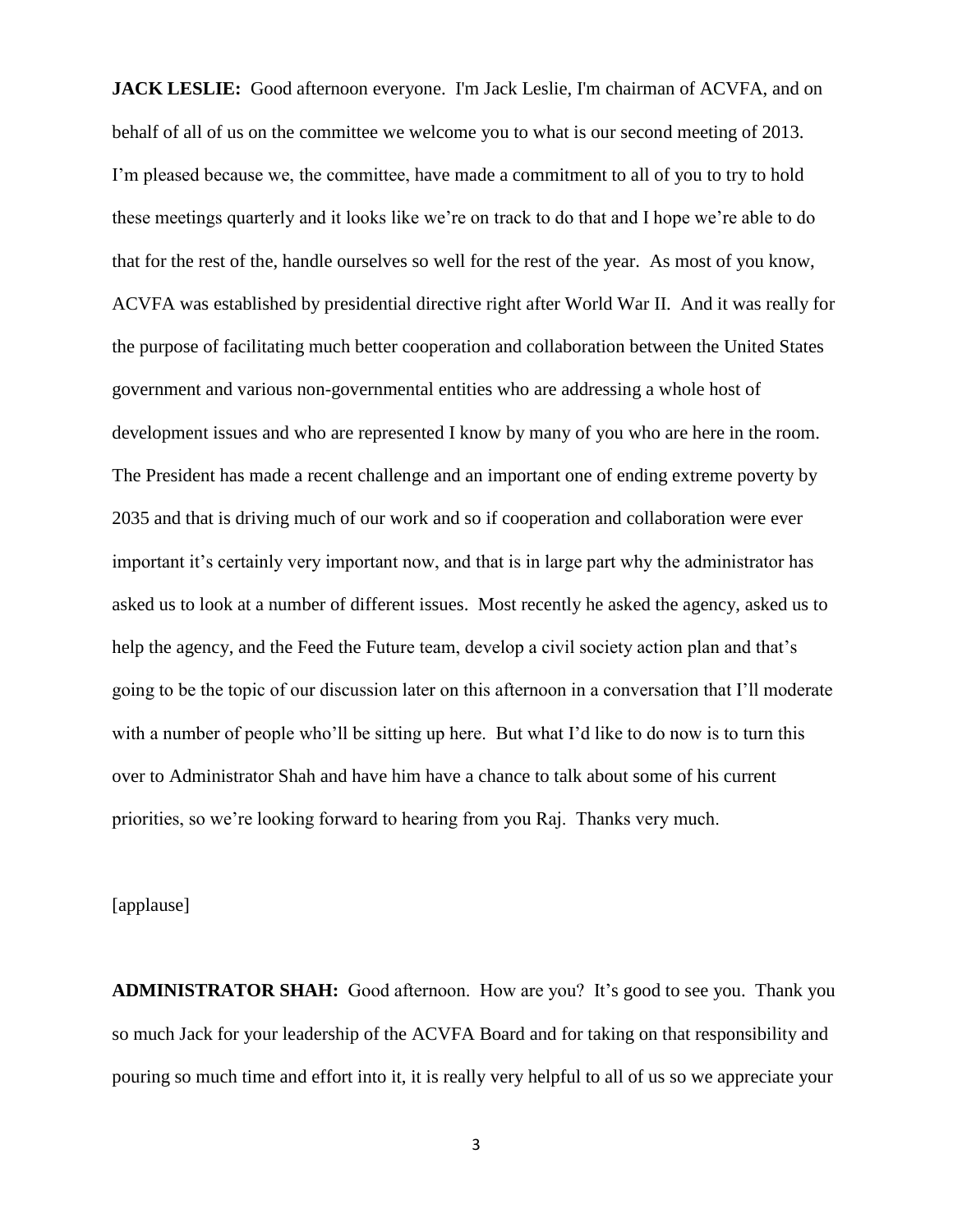leadership. I also want to thank Sandy Stonesifer, who's here. Sandy stand up so folks can see you. Sandy supports, is the director of ACVFA at USAID and we're thrilled to have her bring her talents to this task. You will get to hear from an outstanding panel on food and hunger and how we can do a better job of engaging constituencies across this country that care deeply about fighting hunger and I'm not going to steal too much of their thunder but you'll hear from David Beckmann who needs no introduction, Bruce McNamer, Tjada McKenna, and Jonathan Shrier. Tjada and Jonathan, of course, representing Feed the Future, and Lucy Sullivan the director of 1000 Days. I also want to take this moment to recognize and thank some of our colleagues from the ACVFA board who were just in the private meeting. Chip Lyons and Liz Schrayer, Sam Worthington, Abed Ayoub, Nancy Boswell, Sunil Sanghvi, and Paul Meyer, your comments and leadership and support are really so helpful to help make sure that as we set and try to address big goals like ending extreme poverty, ending preventable child death and addressing child hunger around the world, we're doing that by building the excellence and insights of so many different individuals and communities into our approach.

It is wonderful to be here again and have the chance to open these meetings. Today we have the opportunity to talk more about President Obama's passion for and commitment to ending hunger and in particular improving nutrition amongst children around the world. Today we have the opportunity to focus on Feed the Future, the landmark inter-agency initiative designed to achieve those goals. And I will say, for those of you who haven't been following us or working with us in these last few weeks, it's been an exciting time for Feed the Future. Just last month in Cape Town, we launched the world's first and still only fund specifically designed to fast track agriculture related infrastructure projects throughout sub-Saharan Africa, and getting this off the ground, this was a commitment from last year's G8 group of leaders meeting. Getting this off the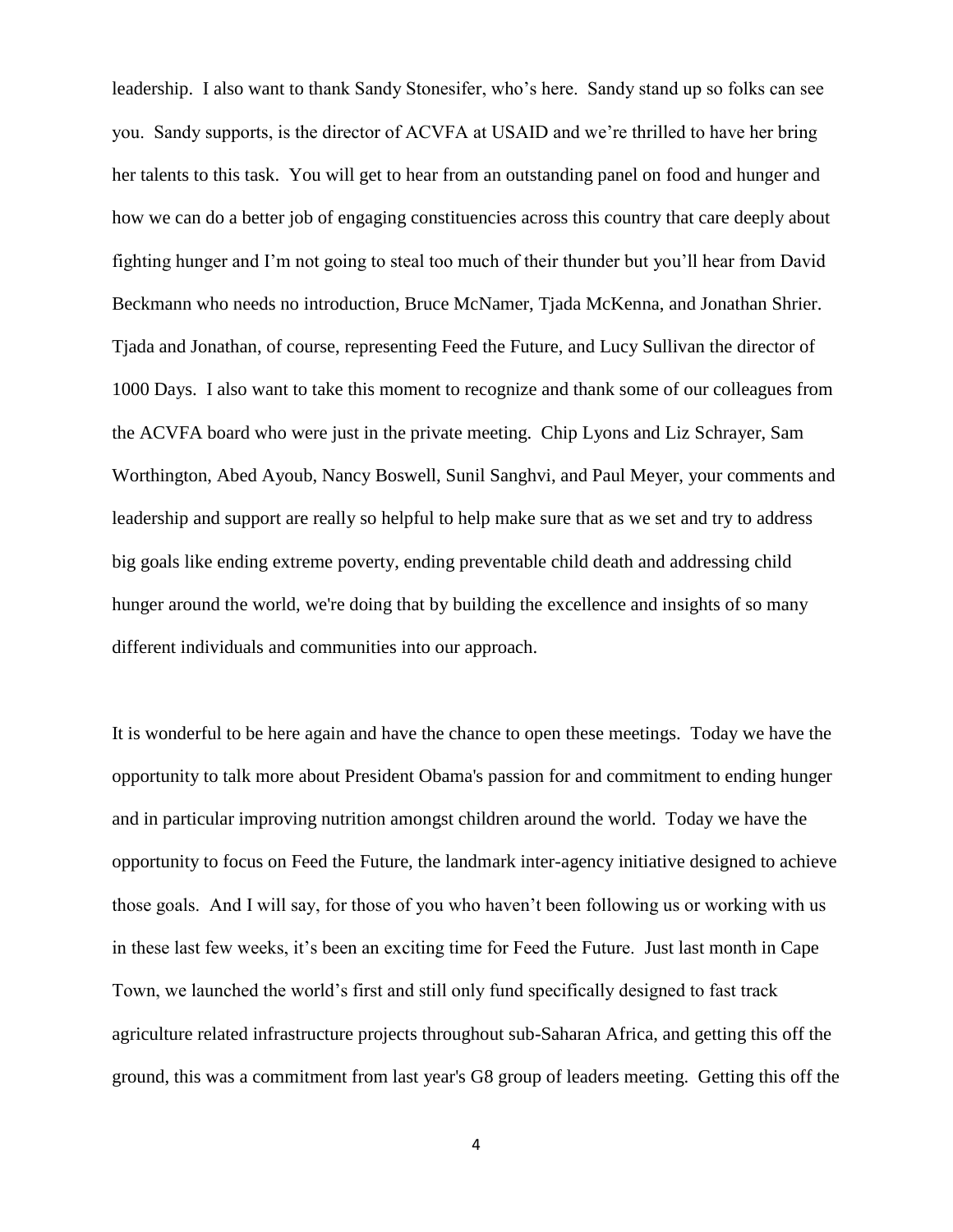ground and having it successfully work with companies like a local agricultural company based in Burkina Faso that needs to expand its processing capacity is just one example of how, when we follow through with our commitments, we actually can affect real change on the ground.

Just a few days ago in London we had the opportunity to welcome three new nations that were joining the New Alliance for food security and nutrition, which was also launched at Camp David now one year ago. We welcomed Malawi, Nigeria, and Benin into what is one of our largest public-private partnerships where companies have committed nearly \$4 billion of private investment in what is now nine countries that have agreed to make serious and committed policy reforms to welcome that investment, improve the investor climate and the confidence those investors have, and to work in a more coordinated way with G8 donor countries which have agreed to both increase their investments and better coordinate their investments. All for the purpose of moving tens of millions out of poverty and hunger and doing it not by handing out food or other services, but by enabling companies to transform and modernize the agriculture and food systems of the countries in which they work, doing so in a manner that's led fundamentally by local seed companies, local processing companies, and most importantly local farmers, most of whom are women. Today if you go to Tanzania in Dar es Salaam, you'll see a port being constructed to support fertilizer access, that's an investment that was announced last year and is already taking hold. If you visit Ethiopia you'll see a significant expansion in hybrid maize access for farmers as a result of some of these investments taking hold and actually materializing, and you see companies from small-scale local firms to large-scale international firms sourcing more food and agricultural product from new alliance countries. And I can just say on a personal note it was exciting to be in London with that assembled community having more and more countries approach us and say, "how do we join this New Alliance, what are the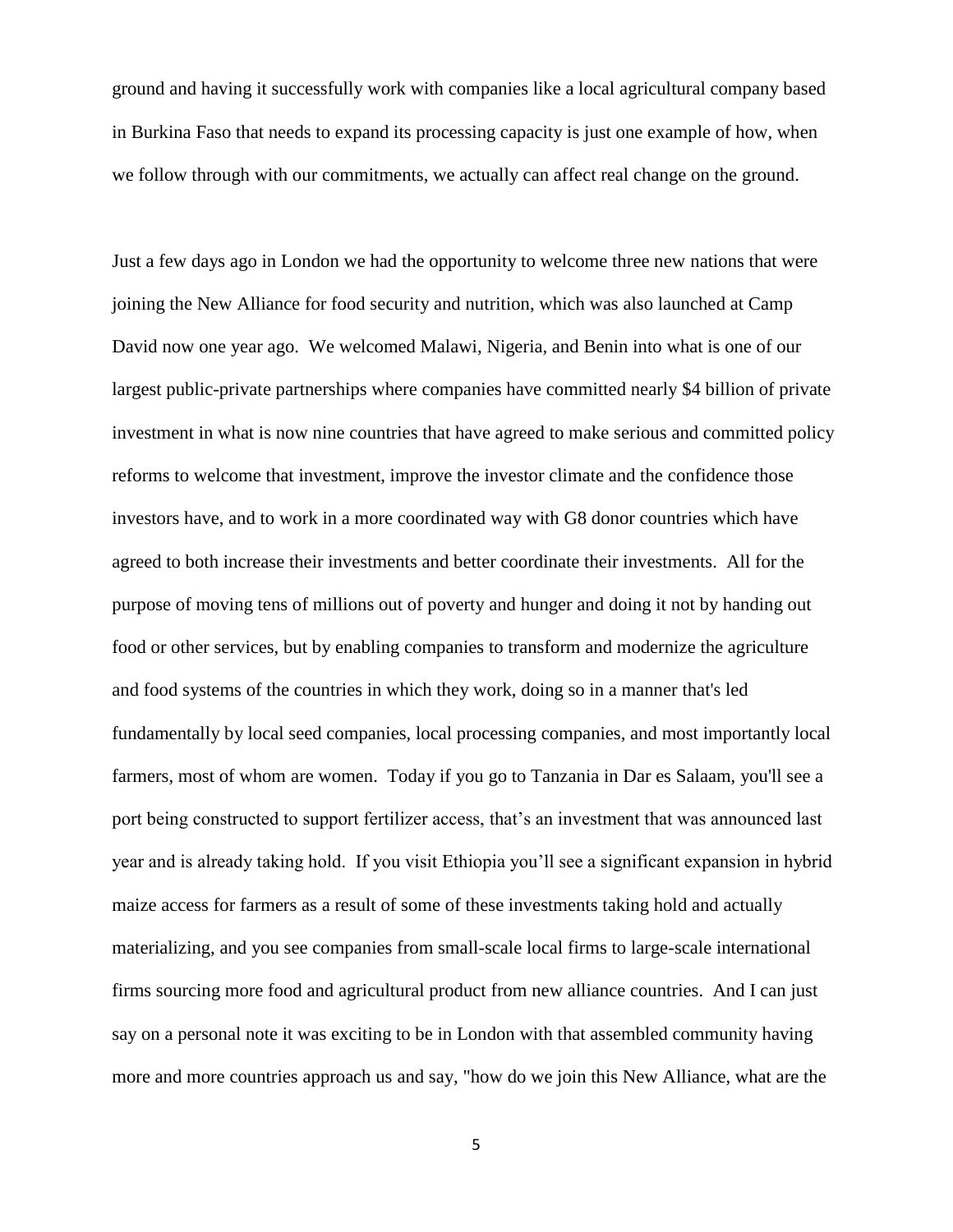reforms that we need to make to be able to follow in Malawi's footsteps of having a compact that's announced," and the Malawi announcement was exciting because President Banda herself trumpeted both the \$500 million of new agricultural investment from donors but also the very specific reform she was putting in place to enable companies that 18 months ago said you know Malawi's probably too small a market to invest in and now through the New Alliance they're saying, "No, we want to be a part of this transformation". So it has been a very exciting time.

And it's been perhaps capped off by, what days is today, is today Wednesday or Tuesday? Wednesday, okay. I was working over the weekend so I kind of lost track. On Monday morning here in Washington, David and his colleagues hosted a tremendous nutrition summit to follow on what had happened in London and we were able to participate, and through the collaboration over the last few months and weeks we've been able to announce a very serious American commitment to reduce stunting by 20 percent in our 19 Feed the Future focus countries which will result in 2 million fewer stunted children, and we know that we can achieve that because we also committed more than \$1 billion in resources for nutrition specific investments using the new evidence-based definitions coming out of the Lancet series on how to end child malnutrition and stunting using science and business. And then finally we had the opportunity to create a large scale partnership with InterAction and honor the fact that American NGOs and frankly American faith-based institutions and businesses have often been on the forefront of fighting hunger around the world and have made a \$750 million commitment to mobilize resources from those communities to achieve these goals and we're committed to establishing a partnership to do that together.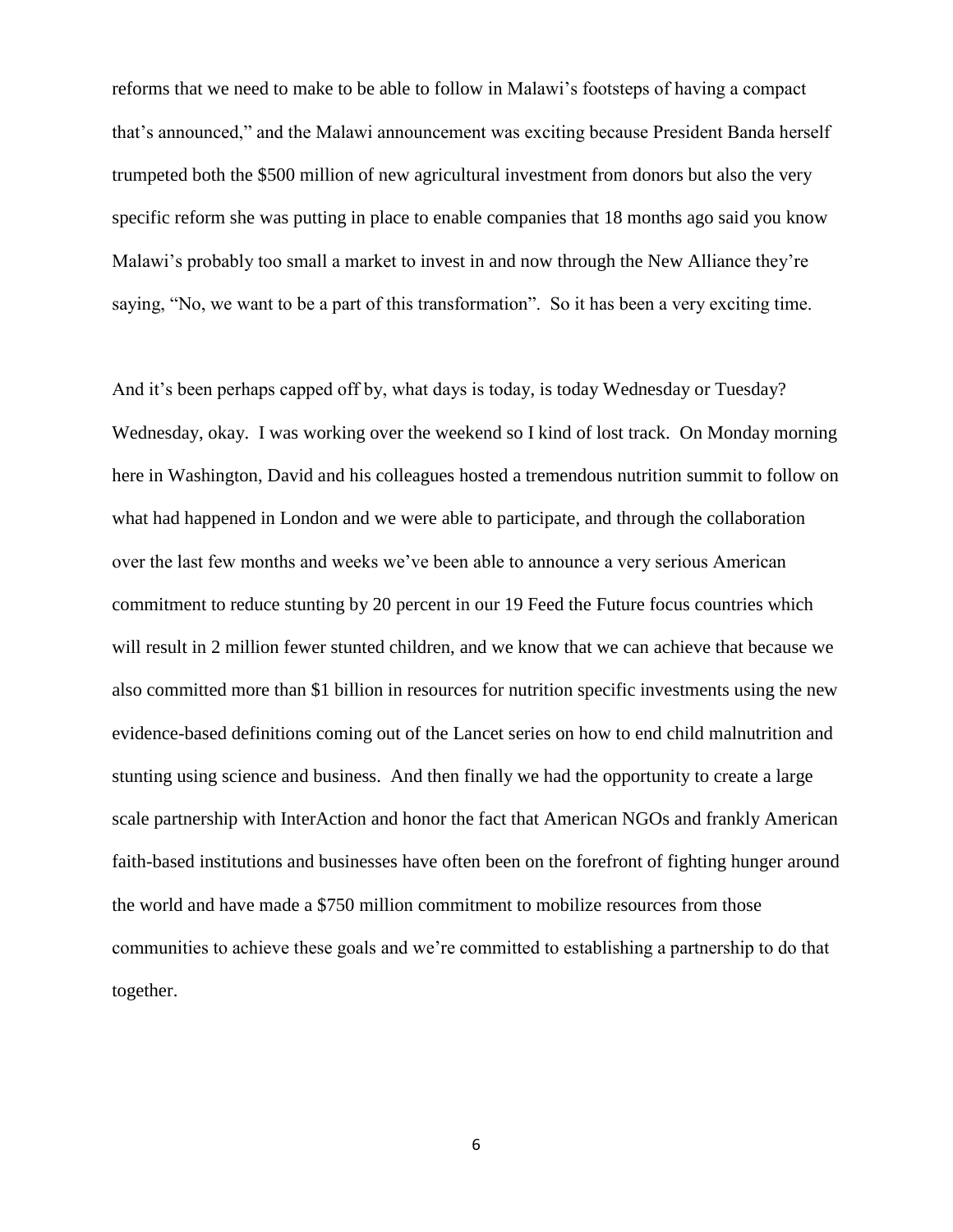The reason I highlight all of these specific advances that have just taken place in the last few weeks is because they don't represent just a few weeks of work. They represent a profound commitment President Obama made in February of 2009 in order to make sure that America recaptures its role in leading the world to end hunger and malnutrition. And in making those commitments perhaps the headlines were taken by the resource commitments, three and a half billion of development assistance for agriculture or a deep commitment of \$22 billion from a group of 20 country partners. But what's been most important frankly is our commitment to doing things differently in these efforts to actually deliver the results and it's that commitment to doing things differently that has led to what I think has been a huge amount of progress in the last few weeks. I'd like to highlight just two before introducing the topic that will be the topic of the conversation.

We've made a concerted effort to work in real public-private partnership in how Feed the Future was designed and implemented. As a result of that commitment, when we noted about a year and a half ago that despite the increased public investment in agricultural systems of countries we were not seeing a concomitant increase in private investment activity and business activity. We worked specifically to reach out to companies and bring them in to the opportunity of solving hunger through business and science. That led to the New Alliance and some of the progress I talked about but it also required USAID and so many other parts of the U.S. government to restructure how we work to be more efficient and streamlined in putting together public-private partnerships, to spend more of our leadership time and energy reaching out and engaging with partners and developing partnerships constructs in the early phases. And we've learned a lot from that. We've learned a lot about how we need to change our systems and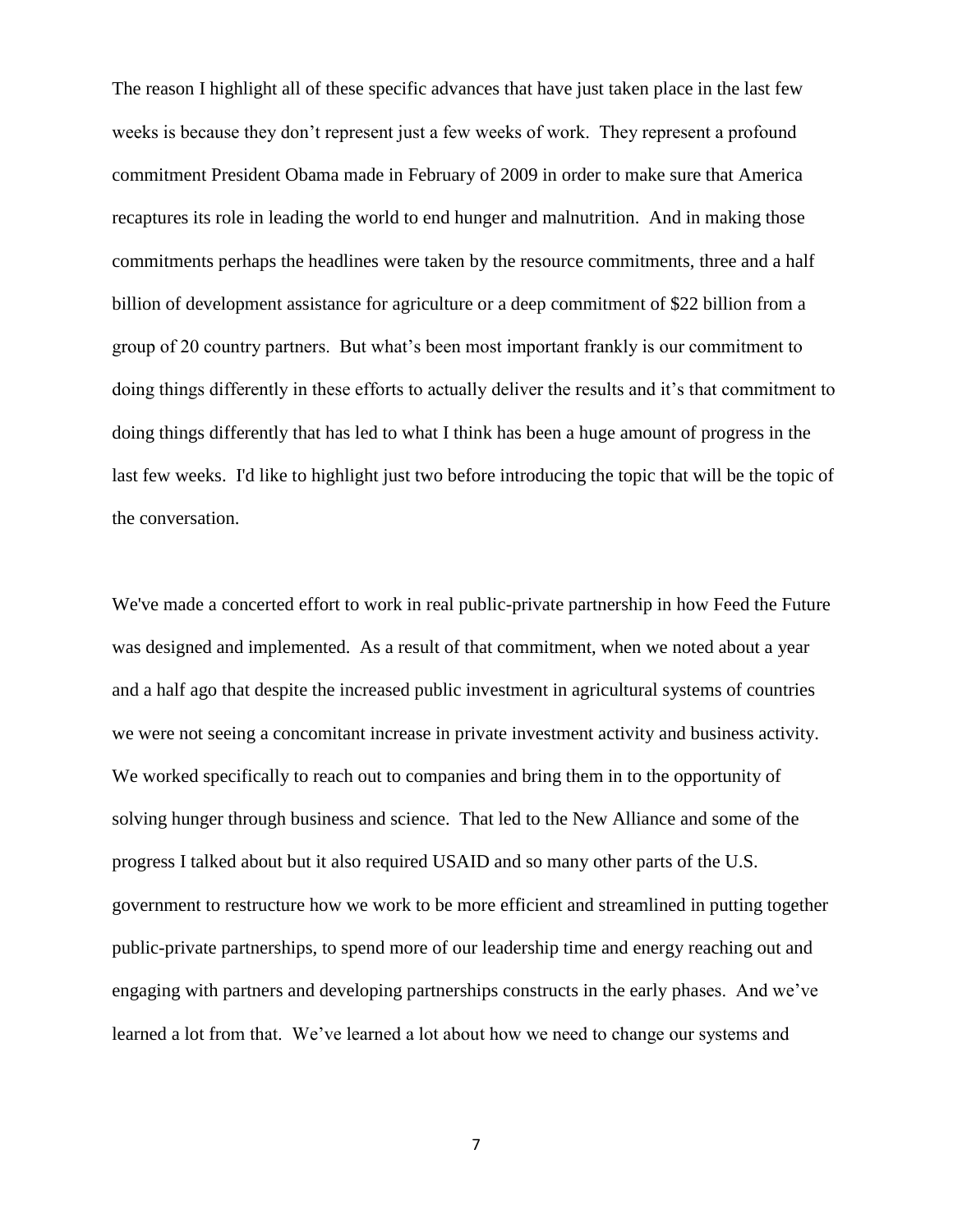processes to be better partners, and how we can push others to be better partners as well using opportunities to hold people to account in a transparent visible polite but firm manner.

A second area where we're trying to do things differently is in how we deploy American food assistance around the world, and many of you I hope have taken note of that fact in this last budget cycle, but the President proposed a bold and important reform to say that we – and six decades after the creation of our food aid programs – ought to use the 1 and a half billion we spend every year every year buying and distributing food abroad in a more flexible way in order to reach with no additional cost 4 million additional children with improved nutrition and simultaneously by buying food more locally, create incentives for local farmers and local food systems to thrive themselves, ultimately giving reality to the concept that the goal of aid and assistance should be to create self-sufficiency, independence, and dignity, not to perpetuate dependency. And we are in the, in a continued dialogue to try to make progress on this reform and we appreciate the support so many of you in this room have offered. Now we know that we still have a lot of work to do to fully transform ourselves and to be able to deliver the kind of game changing results we seek especially in the area of fighting hunger and extreme poverty. That's the idea behind the Feed the Future civil society action plan, which we hope will make more concrete our efforts to deepen engagement with civil society organizations and bring them more deeply into the fold against the task ahead. The Feed the Future working group of ACVFA will play a critical role in helping to shape the plan we would like to create to more effectively embrace, empower, learn from, and partner with civil society in all of our efforts to fight hunger and poverty whether it's in targeting nutrition to areas where its most effective, or reforming food aid and assistance implementing agricultural development programs, or importantly as we welcome significant private investment into food system transformations, we know that all of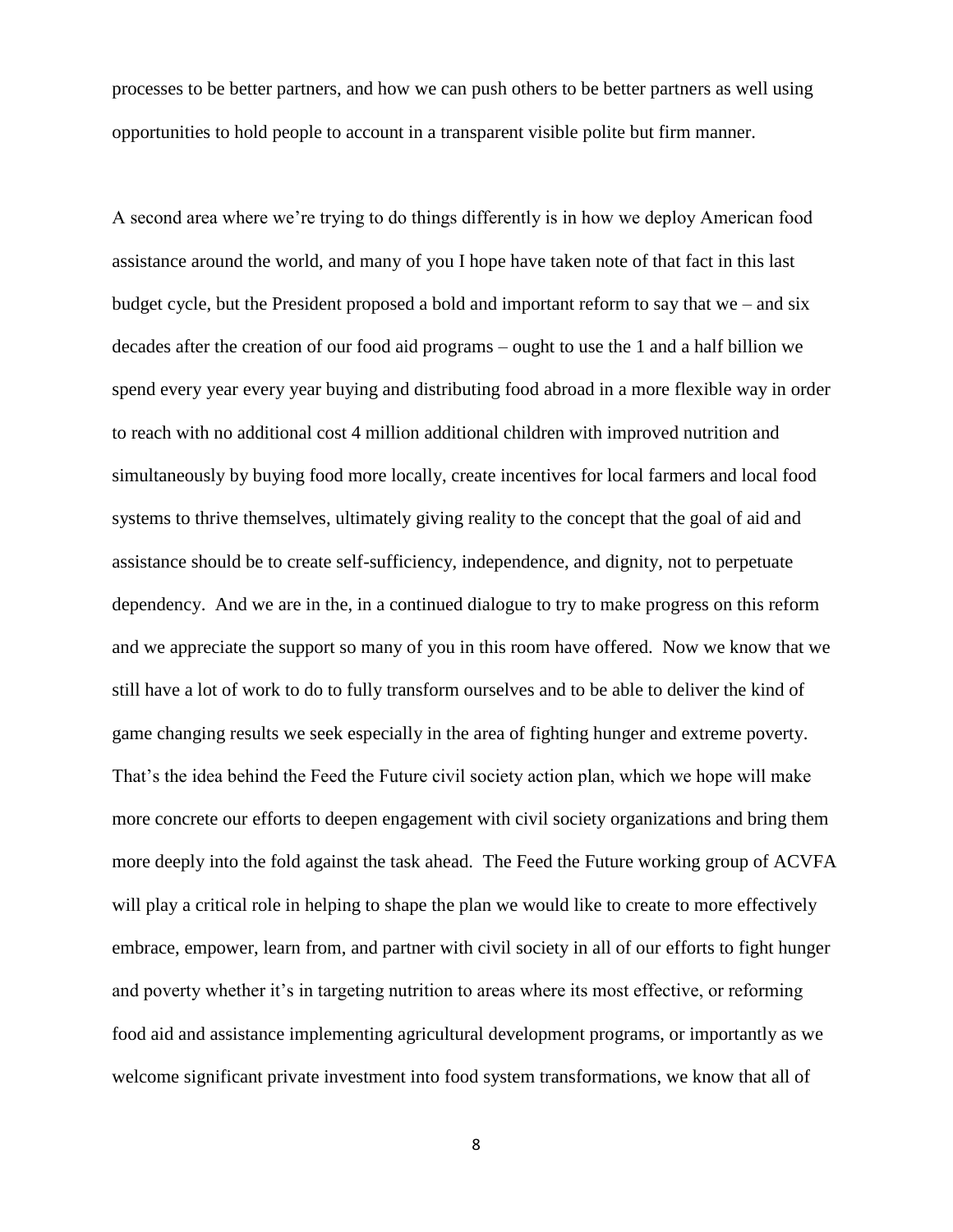those activities will be made more robust and more effective if they are grounded in a stronger and deeper and more effective partnership with civil society. So I'm eager to kick off this conversation by asking our panelists to come up and it's, I'd like to ask Jack to introduce the panel. But I just want to give you my absolute commitment that we intend to just as we have with the private sector with our food aid programs, with our quest to ensure that countries own the task of fighting hunger and start by investing their own resources in reforming their own policies, we intend to bring a level of persistence and focus in our efforts to better embrace civil society in the task of ending hunger and we look forward to what advice the panel has to offer so Jack we welcome you back up and thank you all very much.

[applause]

**JACK LESLIE:** So let me start by first making the introductions here. Tiada McKenna, who's right next to me is the deputy coordinator for development at USAID for the Feed the Future program and we're going to hear from her first in just a minute. Next to her is Jonathan Shrier who's the deputy coordinator for diplomacy and state. We will hear from him right after Tjada. Bruce McNamer is the president and CEO of TechnoServe. David, no I'm sorry, we then have Lucy Martinez Sullivan who's the executive director of 1000 Days, and David Beckmann who's the president of Bread for the World and most of you know has had a long longtime commitment to hunger issues. I thought what I would do is to start off with Tjada and Jonathan a little bit after that. Raj just went through and both just had sort of busy last few weeks with the U.S. government pledges. The great pledge from InterAction that Raj referenced. And that's obviously created an awful lot of buzz around this which we all want to capitalize on so I'd start with you Tjada to just kind of begin to frame this up if you will for us. What you know as the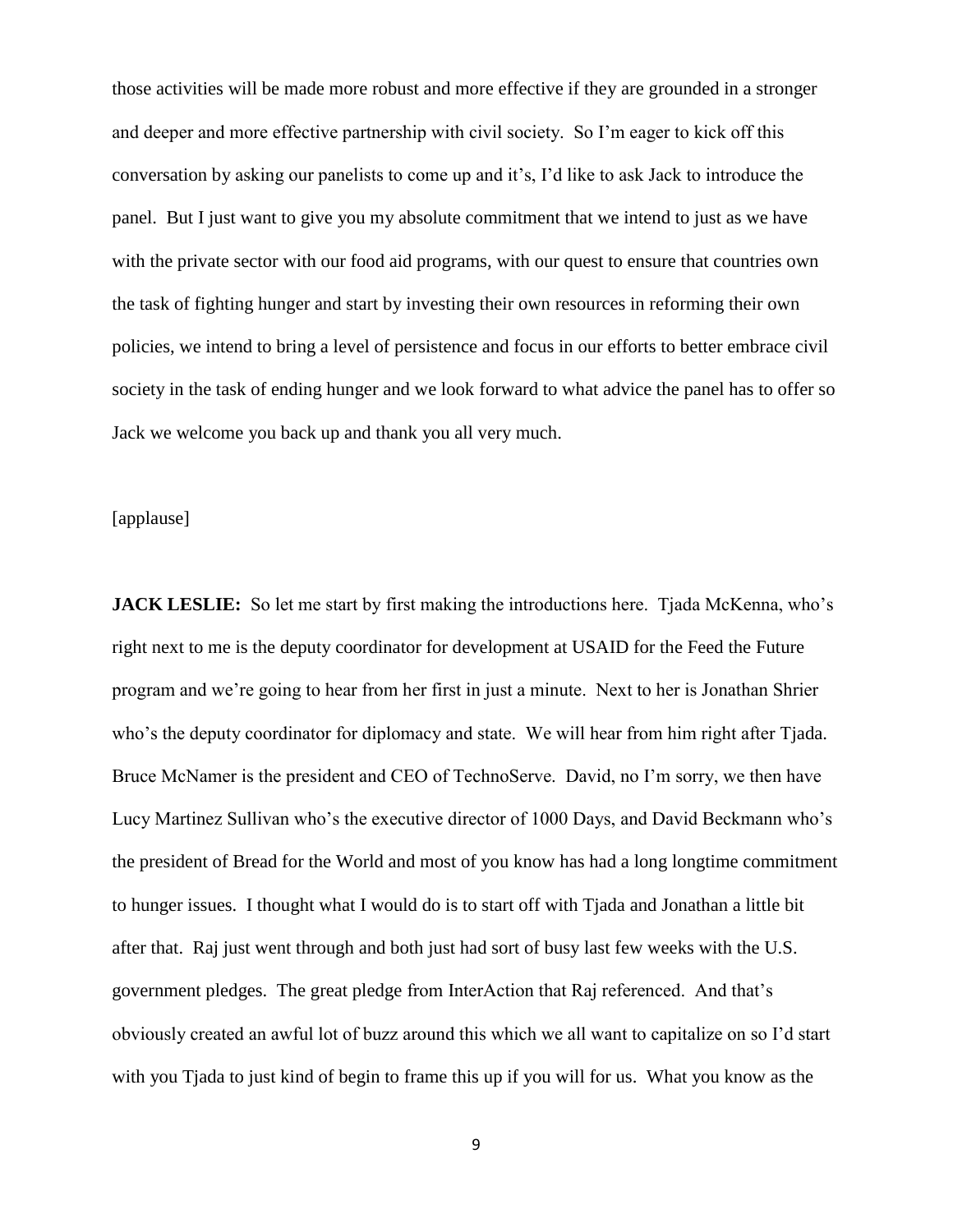deputy coordinator for Feed the Future, what are you looking to in the working group to provide as part of the civil society action?

**TJADA MCKENNA:** Thank you Jack and I want to thank you for helping to launch this initiative. As administrator Shah just said, USAID and the 9 other United States government agencies that make up Feed the Future recognize that to really drive sustainable change against these intractable problems of hunger and undernutrition we need to reach deeply across societies in the countries in which we work to make sure to make sure that we hear different voices and really make sure that we let it be a country led process. And civil society is a very important part of that country led process. Civil society outreach as Raj said kind of allows us to do more, better and more efficiently, particularly when we're trying to make sure that we achieve the inclusive growth that we want to include and look for equitable solutions across the landscape. The civil society action plan I think you can tell a lot about our intentions from this effort by the two gentlemen that we've chosen to lead it and that have graciously agreed to and I want to thank them. This is all about results and actions that we can take to achieve quick results and lasting result and with that David Beckmann who has a long history as a hunger fighter and who's fighting for results and very action oriented and targeted is co-chair along with Bruce McNamer who leads TechnoServe which is also an NGO that's very focused on results and action deep partnerships, so I want to thank both of them for agreeing to shepherd us through this process and also thank the members of the panel, the working group that they will lead have agreed to serve. There are others that aren't on the panel that have agreed to join such as Marie Brill of ActionAid and Rick Leach of World Food Program USA as well as others. Our goal here, by launching this panel today we really want to start the public discourse on what the solutions and next steps that we could take will be. So we'll start with the panel as well as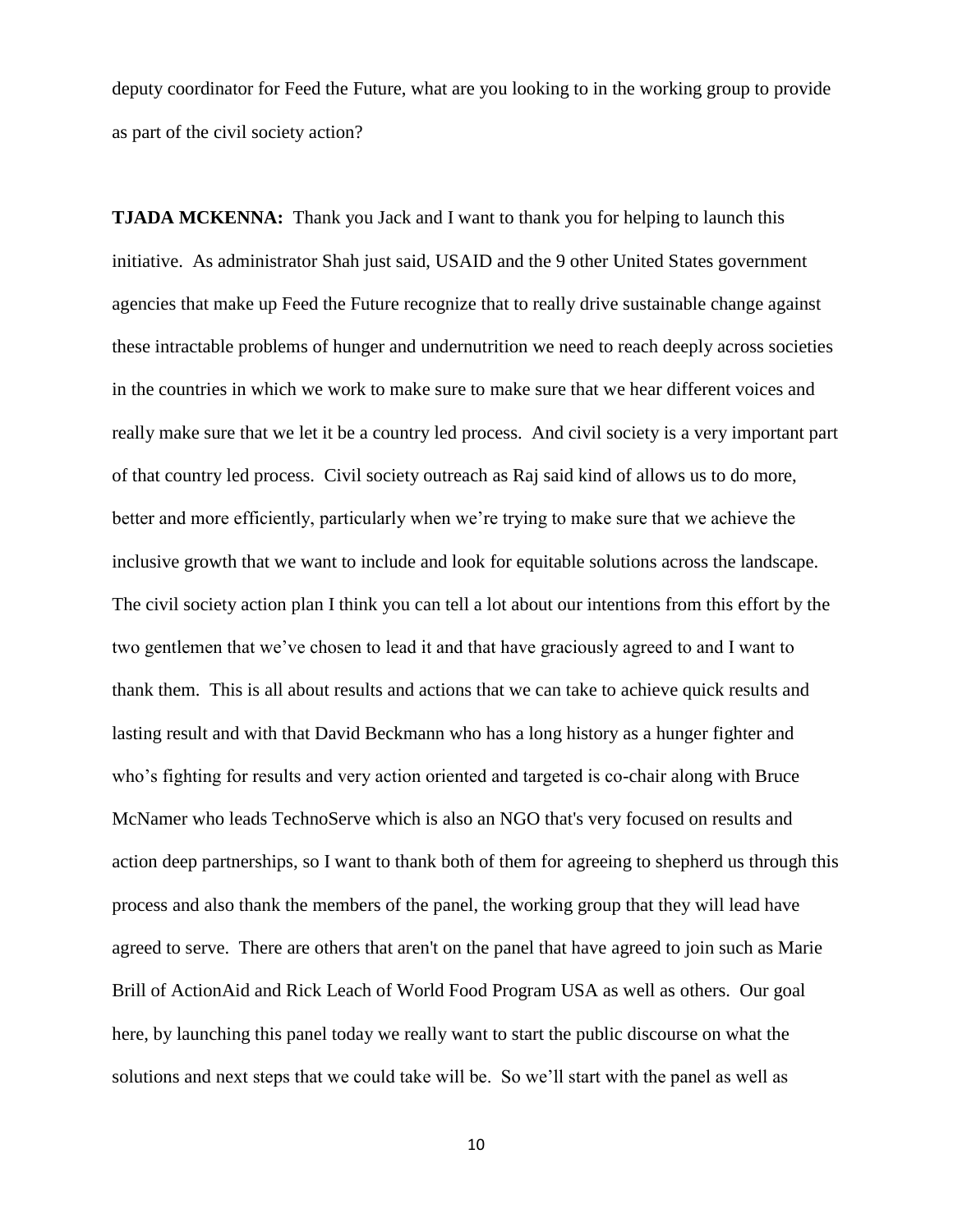getting feedback from all of you in the audience. We're also soliciting feedback through social media. It's too bad we don't have a twitter wall up here today but we'll be soliciting feedback through social media after today we will also have a series of meetings and other consultation of various stake holders both here in the U.S. but more importantly in the countries in which we work to also solicit feedback. Then this working group chaired by Bruce and David will then kind of work through what we've heard and the feedback we've gotten across the range of civil society actors to come back to us with very action oriented solutions that will allow us to get to really drive deeper impacts very quickly. And our goal is to conclude this by the September meeting so like I said, action, not a long standing permanent working group. So with that, we'll...

**JACK LESLIE:** Great. Great. Maybe we'll start with one of the co-chairs. Bruce. TechnoServe is in 29 countries I guess and Latin America and Asia and Africa so if there's one person on the panel who kind of knows how all of this works on the ground it's you. And I know we haven't launched into it yet but you may want to talk just for a moment about some of your expectations for this as you kind of begin the work of the panel.

**BRUCE MCNAMER:** You bet, and I should start by saying this is in some sense the official kickoff of this working group although we cheated a little bit and started last week. Some members of the group met together to begin to lay out kind of the path from here to September, and create a sort of frame work to do our work, and as we will discuss, as many of you know, as many of you know what we're aiming for here is not the plan for civil society engagement, this is an action plan, this is not the overarching blueprint for how we engage. That process is well underway in many forums when you talk about effectiveness, if you talk about the inputs and the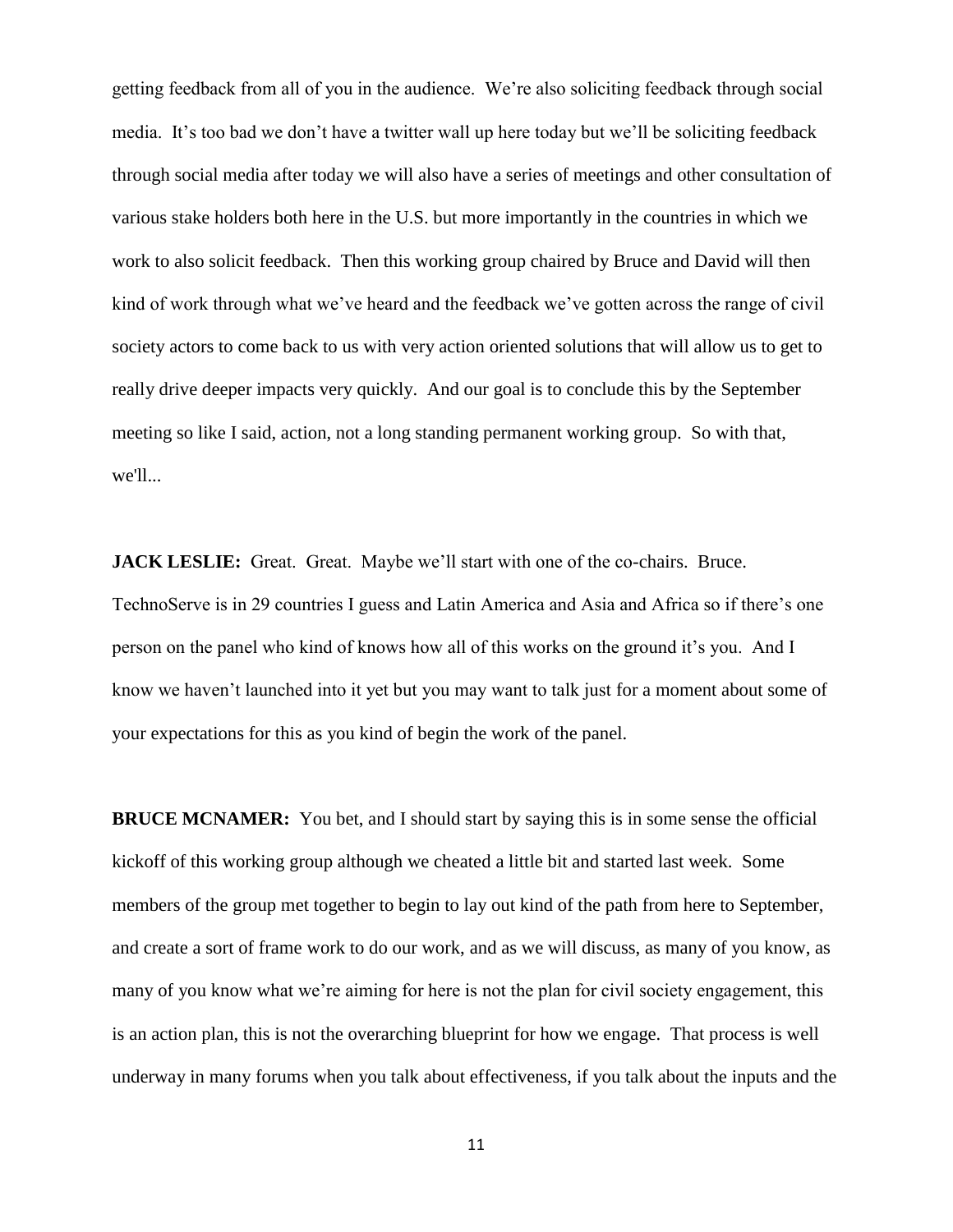strategy for feed the future and different, and the input of many actors, InterAction for example and others. What this group and unanimously in our first work group galvanized around was this was an action plan around some very specific high impact deliverables with regard to how we engage the international NGO community in delivering on the promise for Feed the Future, how we engage vitally important local actors, local civil society, how we think about a global advocacy agenda related to the goals of Feed the Future, and with targets around no more than six, seven, eight specific deliverables, targeted deliverables, and what we'd hoped to do at this conclusion of this process is to say what those are to be able to point to how those will be able to be integrated into how the U.S. government and we civil society actors do the work going forward, and to identify the mechanisms really for accountability, for measurement and accountability around this. I mean one of the risks in having a working group is that you deliver the product, a working group disbands, and that's kind of the last you hear of it, so what are the mechanisms for stating what our goals are, how are we going to hold ourselves accountable, who specifically will be accountable for achieving with an eye towards being able to say either in this forum or another, 12 months, 18 months from now, how did we do. And I think that's actually very consistent with how Feed the Future is thought about, its results framework about its scorecards and about a very transparent approach to communicating with stakeholders of progress against goals, and then we'd hope that the output from this workgroup would similarly be able to say here's what we set out to do, here's where we achieved it or we didn't, and here's what we learned in that process.

**JACK LESLIE:** Great. I thought maybe we could just have a couple of you comment, take a step back for a moment and just talk about the current state of play and I think we'll start with you Jonathan because you've been working now for a number of years at State on this and then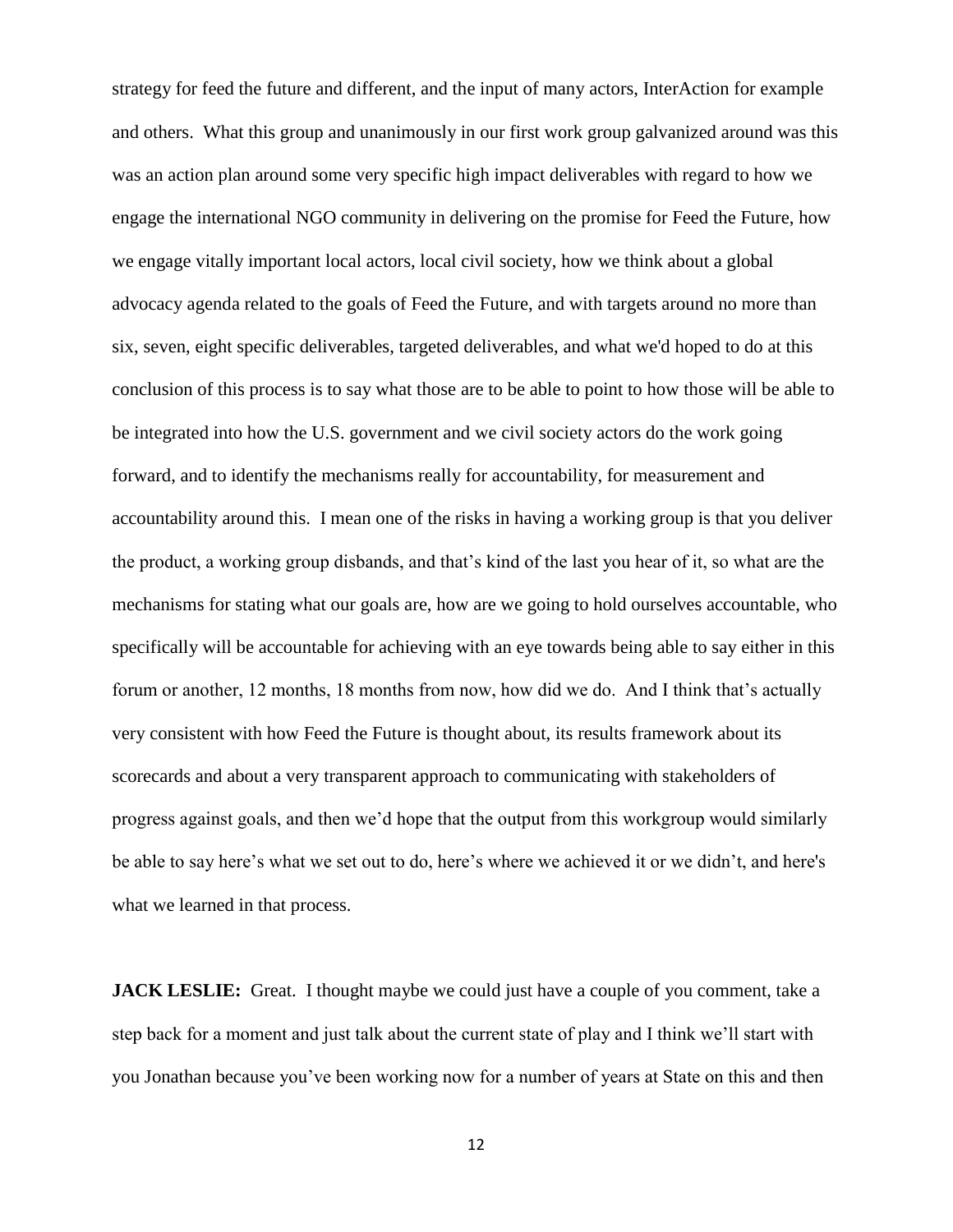have David and Lucy comment after that, but talk to us a little bit about how you see this working what is the state of collaboration, what kinds of issues therefore should we be focusing on from your experience.

**JONATHAN SHRIER:** Sure. Well thanks very much Jack and thanks to ACVFA for organizing this and everyone for being here. Really since I joined the effort to years ago all I heard were stories about engagement with civil society. Civil society has really been a key part of the Feed the Future effort from the beginning and before. When we look back there were influential reports that came in from the roadmap coalition and from the Chicago council on global affairs suggesting that the U.S. government needed to do a more efficient job of a more modernized job of addressing the challenges of hunger and undernutrition around the world and a President Obama and his team chartered this idea and developed it we had a consultation document that drew in many good ideas from civil society and other sectors that helped shape Feed the Future and through the effort we've really gotten to see the many different kinds of roles that civil society organizations can play. They can certainly be implementers and that sometimes the first thing people think of is isn't a civil society organization one that takes a contract and develops a program and implements it in the field, and that's certainly true. But there's much more, civil society organizations play roles as innovators because they can develop new approaches faster than governments can very often and those can spread and grow. They can serve as key intermediaries in areas where, they, perhaps a local civil society institution is a more trusted source of information than a foreign expert whether it's a foreign expert from us civil society or a government representative. They can also help influence events in important ways; they can be sources of political pressure in the societies in which were working for positive change. I guess I can't really as a government employee say the important role that's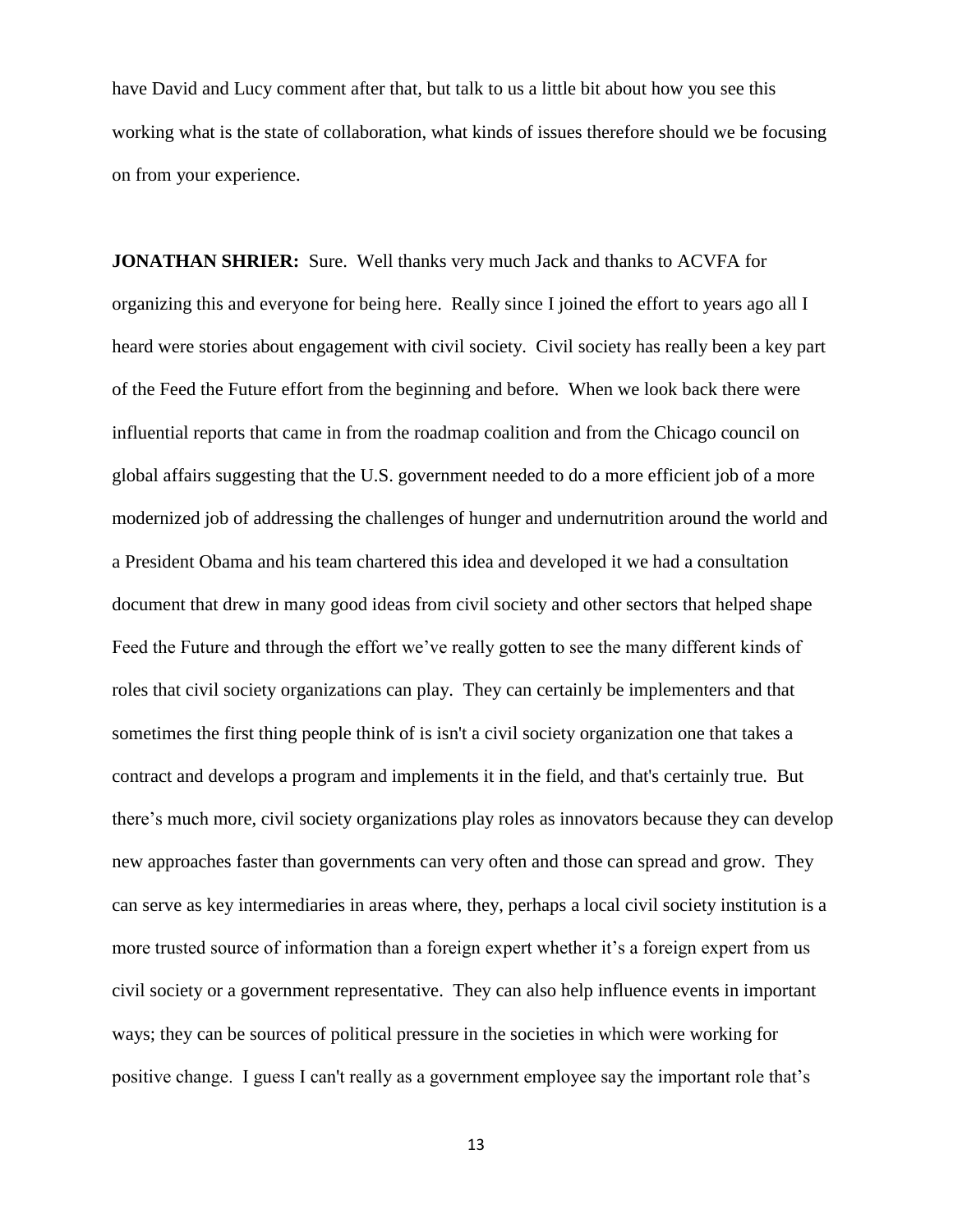played here in Washington in keeping up the resource base and the attention to the fight against hunger and undernutrition. And what we've also seen demonstrated is the very important role of civil society as investors in the effort. And then you talk about our development assistance now as an investment in a better world. But last year at a civil society focused event then Secretary of State Hilary Rodham Clinton co hosted with the President of Malawi in New York we had the announcement of InterAction, I see Sam Worthington here, of InterAction and asked many members of InterAction to devote more than a billion of private non-government resources to the fight against hunger over a period of three years and that kind of approach was repeated again over the weekend with a new pledge of \$750 million over five years for the fight against malnutrition. So we know there are many ways that we can work with civil society and I want to give full flower to all of them. We want to look at the case, the best-in-class cases in current experience and see how we can spread those. And again just, my last point would be that at that civil society event that I mentioned last September, Secretary Clinton announced that we would have the civil society action plan so we're very much looking forward to this ongoing process over the course of the summer to bring that to fruition so that we can announce it to the world in September.

**JACK LESLIE:** Great. Great. David, you were you know an integral member, you know, of the working group that reported out in March on local capacity development and obviously have a wealth of experience in working with U.S. government and also on the ground. What from your perspective – is there a context that you'd want to see brought to this as you take on the cochair role?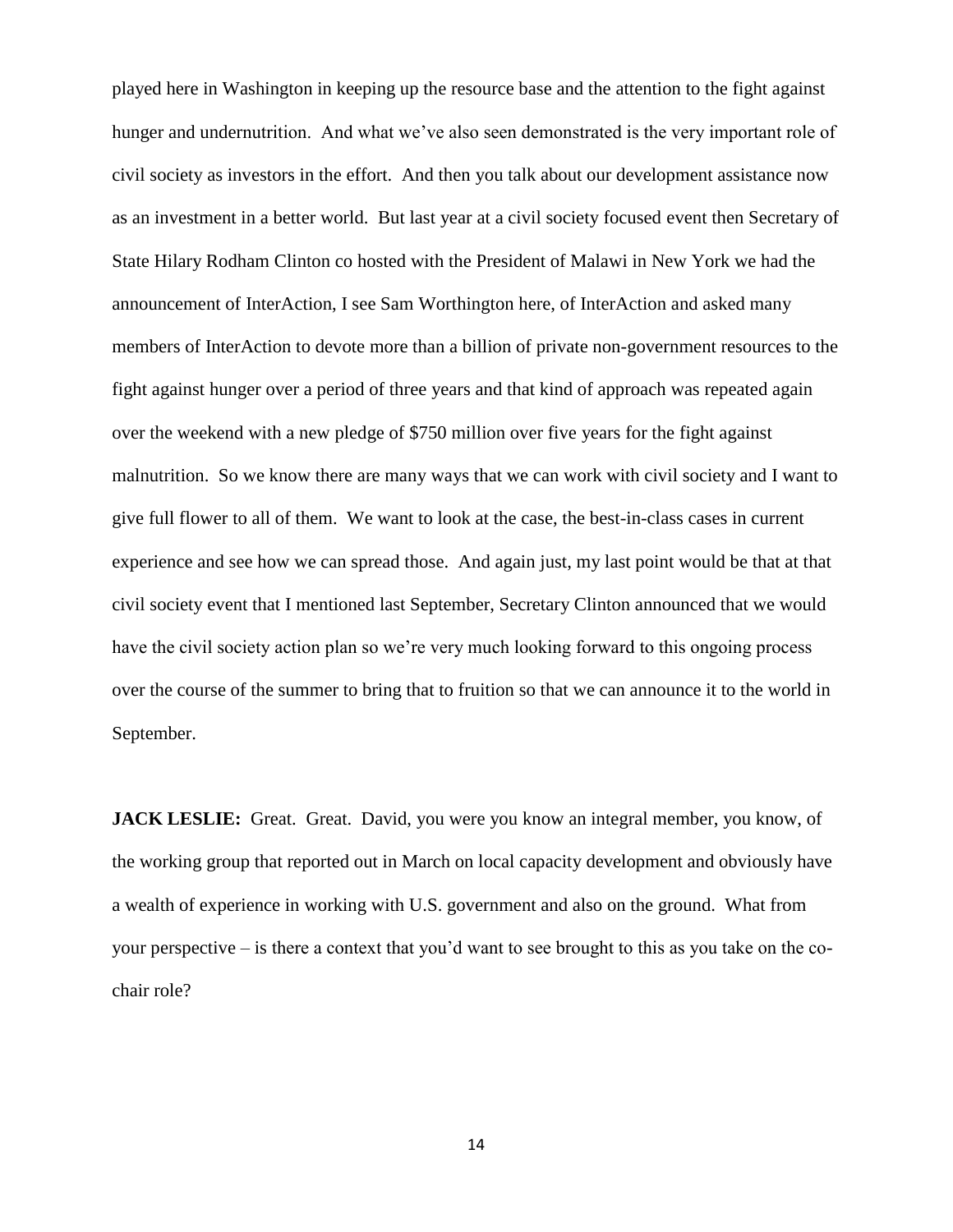**DAVID BECKMANN:** My sense is that AID has taken recommendations that came out of local capacity development task force seriously, which is one reason I thought well maybe --

**JACK LESLIE:** Well maybe I'll co-chair this one. [laughs] --

[laughter]

**DAVID BECKMANN:** -- [unintelligible] could result in a few real changes, I think that sort of assessing overall, how the U.S. government and civil society are relating. I think in the advocacy area we really have done pretty well, and the "we there," and the "we there" is both you and us, both government and civil society. This administration has been, I think, really responsive to ideas and ideas from outside. Also, you've shared ideas that then civil societies picked up and incorporated into our thinking and our advocacy. We've done remarkably well in the period when there have been huge pressures to cut the budgets, to protect funding for the parts of the foreign affairs spending especially that important to international development. Funding in the current fiscal year is just a little bit down from fiscal 2010 which was the high water mark, which given [unintelligible], Congress and the President cut two and a half trillion from deficits so the fact that we've been able to maintain funding for the things that reduce poverty around the world is quite remarkable. I think in terms of communication with the American people, that's been a little bit ragged. It took the administration two to three years to even, the way you're talking about Feed the Future now as an activity of the whole government including the President of the United States, you know, the influence of the government in the World Bank, with other governments, state department, AID, that's, it took a while to even get the government to talk in a big way about what it's doing in this area let alone what it's doing on global development. And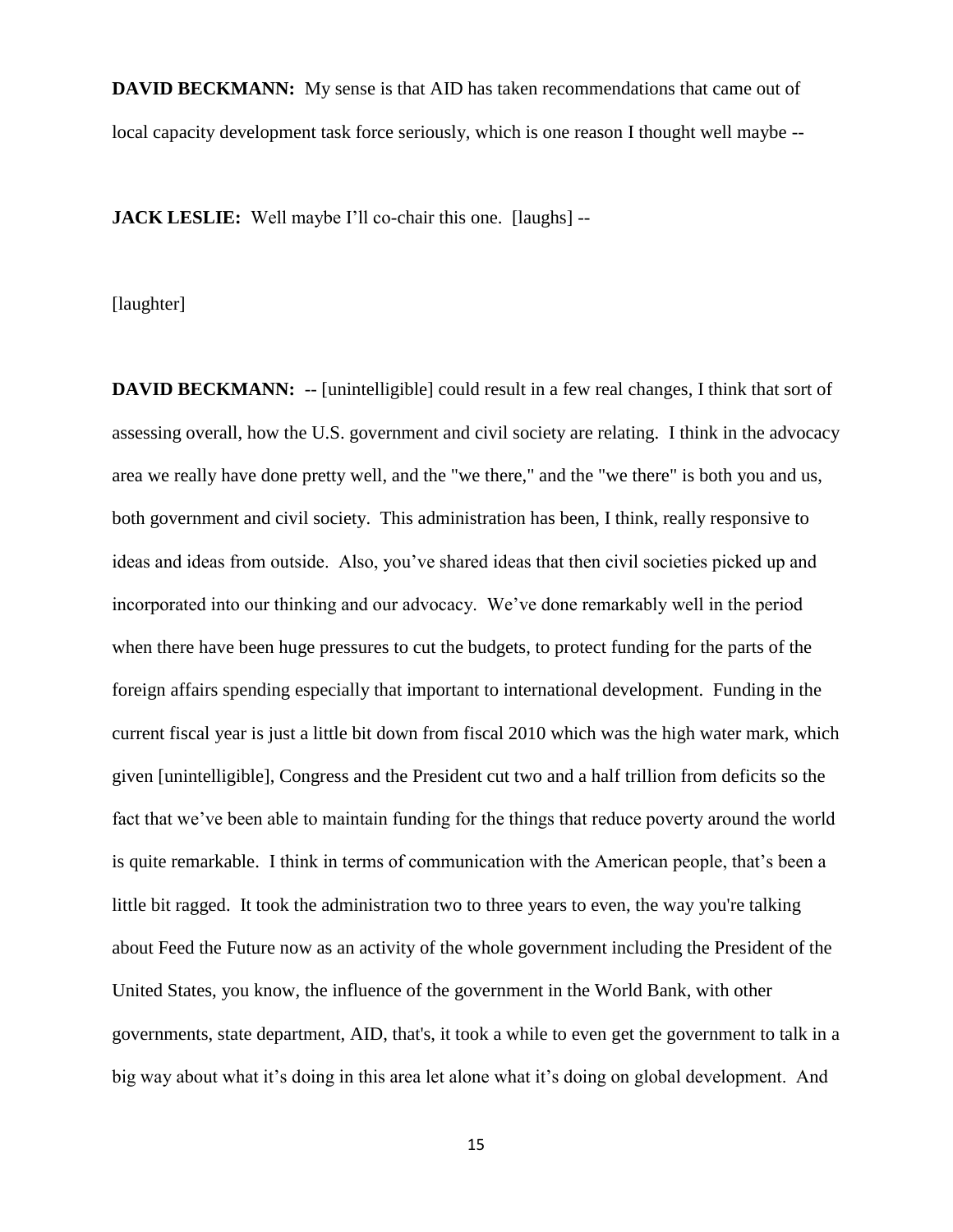then I think we haven't really taken advantage of the possibility of aligning communications of civil society with messages from the government in a way that would change the way that Americans think about poverty and hunger around the world. If I may just, I think that in the role of U.S. based NGOs are clearly changing. We need to talk through better. Because to some extent, it can be threatening to organizations and if we respond in an unhelpful way you know we can do a lot of damage. If we get it right if we think it through about what the changing role of us based civil society on international development issues should be that could really help us move international development forward. And then I think my sense is that the engagement of civil society and recipient countries also has a long way to go. That in quite a few countries governments putting increased pressure on civil society I'm not sure if the U.S. is doing what would be consistent with American values to protect civil society around the world and then also although I think that the intention especially of Feed the Future from the very beginning has been to engage civil society and in that way to engage people who are themselves struggling with hunger and poverty, I don't think that's happened very well and not for lack of good intentions but I think we got a lot to learn about how to make programs that the US government is supporting, how to make those transparent, how to make those responsive starting with the government of the country but then also society in the country, how to build the capacity of the society in the country to influence in an ongoing basis what's happening that affects food security and nutrition. I think we've got a long way to go in that area. In our initial conversations it was really clear that that's an area where we want to maybe set up some kind of process so that if we don't have all the necessary experience from the task force that we hear from people that are active in countries, talk about what's working and what could work better in terms of engagement in civil society, local civil society and Feed the Future.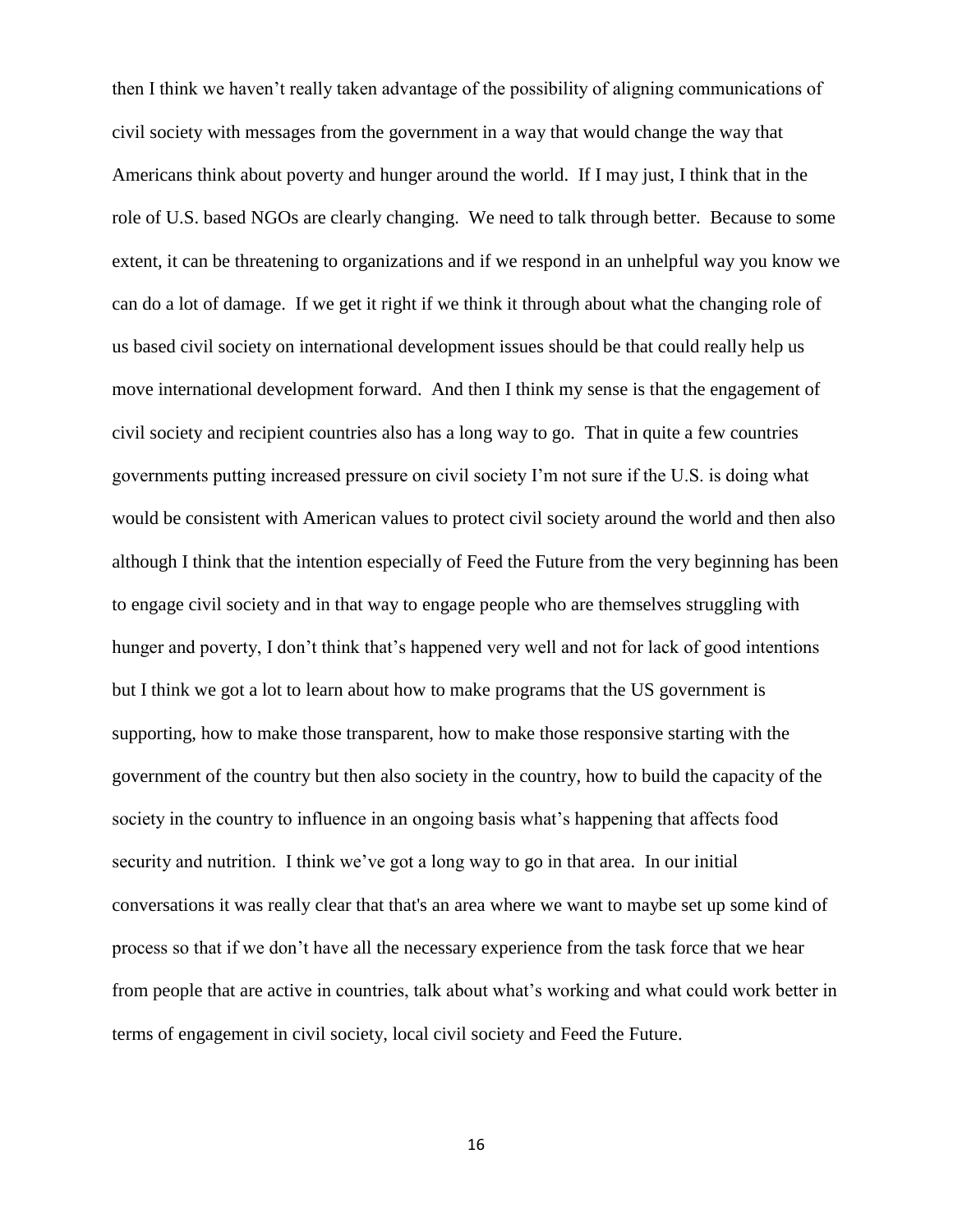**JACK LESLIE:** You know and that may be a good segue to you Lucy, you know as David talks about messaging and advocacy and some of those challenges. Most of you in the room probably know Lucy's the executive director of 1000 Days which is the 1000 days between pregnancy and age two and a terrific advocate. So as you, you know, as you've experienced, what do you see as those challenges as David's talking about them.

**LUCY SULLIVAN:** Right. Thanks Jack. I think that it's interesting representing an issue that is very cross-cutting such as nutrition and we've focused of course as Jack mentioned on the thousand day window, which encompasses maternal nutrition and child nutrition, so another cross-cutting issue that we care very deeply about is women, if that's an issue, but definitely, you know, the point of view of, you know, women at the center of development and, you know, and making sure that women's empowerment is very much a part of the U.S. strategy on -- in hunger and poverty. And so, from that standpoint, the engagement with the U.S. government has been, you know, really interesting because we are all operating with the same desire to see the investments that we're making in development be much more effective, yet our colleagues in the U.S. government are working with an aide architecture that is, you know, not necessarily conducive to making our investments effective and certainly efficient. So, when it comes to issues that are cross-cutting, you know, it's -- you have to work with a number of different partners within the U.S. government. And I know this comes as a surprise to many of you, but sometimes those partners within the U.S. government don't, perhaps, talk to each other or, you know, don't necessarily -- there's not a lot of coordination. But I think Feed the Future has done a remarkable job in integrating, you know, two cross-cutting issues, nutrition and women, and done so, kind of at a strategic level. The implementation of that, I think, we still have work to do together between government and civil society. I do think that moving forward, the relationship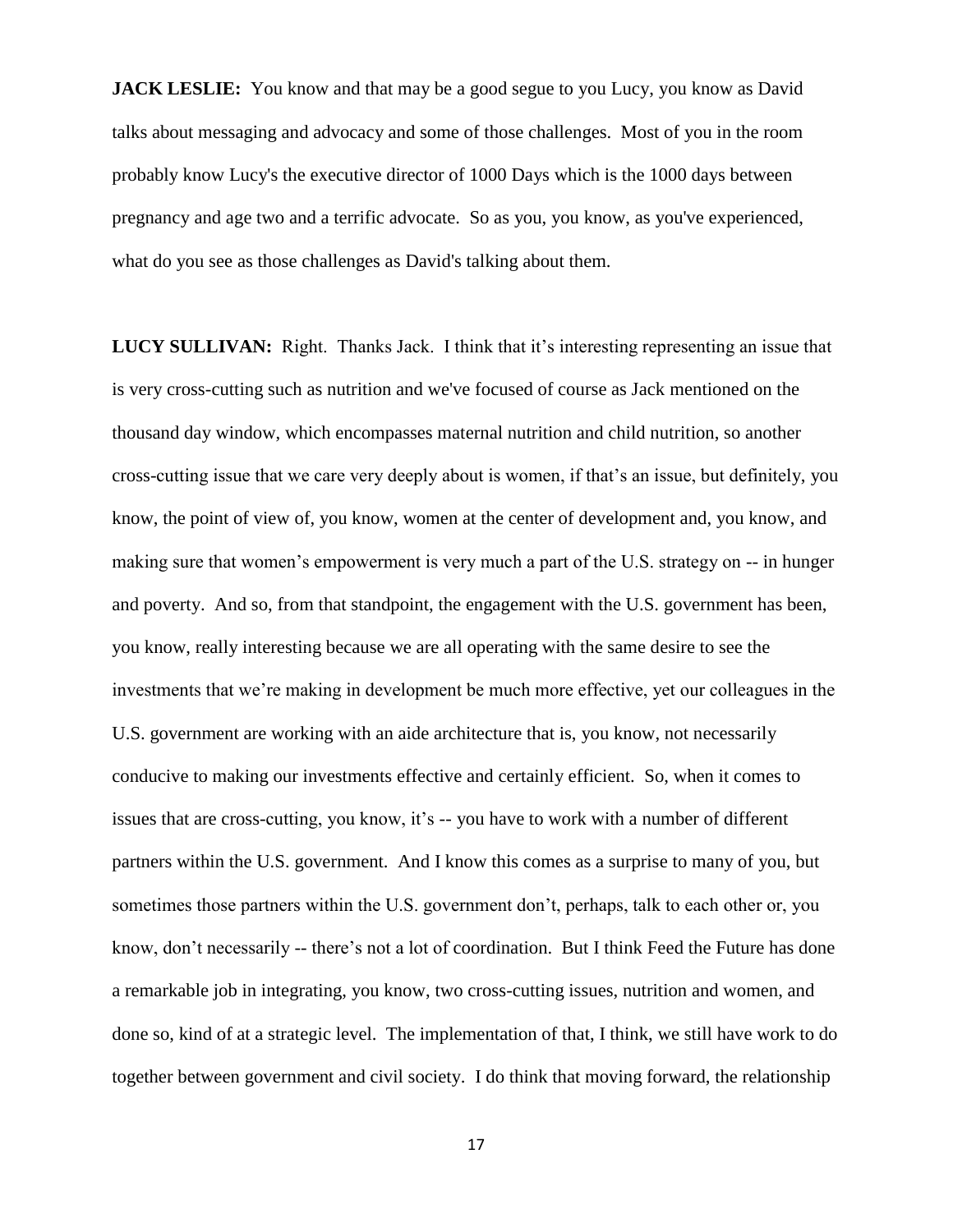between the U.S. government and civil society certainly has been evolving from one of, you know, tactical, civil society organizations as implementers to very strategic to civil society organizations, and I think that this meeting today is a testament to that. But there are many other examples of this that the U.S. government is increasingly seeing civil society as an equal partner at the table, not only in terms of work and the expertise that civil society brings to the table, but the resources that have been highlighted by the other terrific InterAction pledge. And I do think that some of the, you know, the distinctions have continued to where I was at this meeting in London on Saturday and Paul Pullman, the CEO of Unilever, stood up and said, "You know I represent Unilever and we're the largest non-governmental organization, you know, working on these issues of hunger and poverty." And I thought, well, that's, that's quite a statement. But, I do think that the world is changing and we all are driving to the -- trying to drive to the same end, perhaps using, you know, different ways forward.

**DAVID BECKMANN:** I just -- on a Thousand Days, what's happened just the last few weeks is really an -- I think, a very exciting example of civil society and government working together, because my judgment is that, in fact, our government's implementation has lagged behind the rhetoric, especially, you know, the former secretary of state gave four or five speeches, but the rhetoric was a little bit ahead of the implementation. And it's just been in the last -- not that there hasn't been any work, but with these forcing events that have happened, just their pledging conference in London, a group of civil society organizations came together and pushed, I think, in an effective way. Raj was just -- and his team -- were really great in being honest about the constraints and the difficulties and really thinking in an open way with us about how to get - how to use the resources of the U.S. government to get better impact in terms of child - mother/child malnutrition. And then they went through a pretty exhaustive exercise to really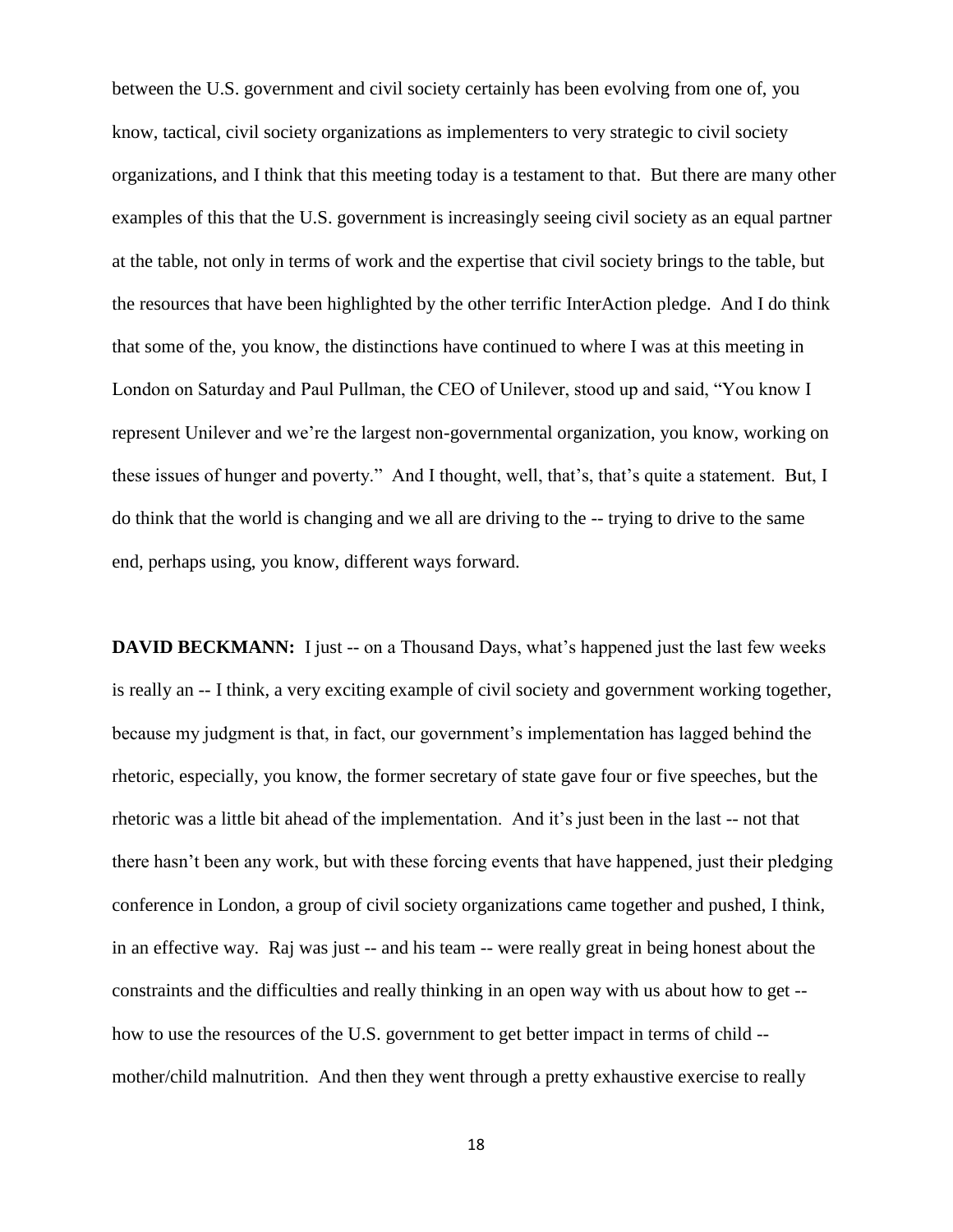figure out how much money the U.S. government across all agencies is spending in area -- on child malnutrition and things related to it.

And then, Raj has launched a strategy -- a government-wide strategy process to look at the billion over three years that the U.S. is spending on nutrition-specific things and another \$9 billion over three years on related things like agriculture and food aid. So, this strategy will give the U.S. government -- and it'll be transparent, so it'll give all of us a chance to look at how do we use that \$10 billion over three years? How do we incorporate new knowledge? We have new knowledge about how to make good use of money for child malnutrition. So, there's \$10 billion on the table that's been identified and with that strategy, I think we're going to get a lot more impact out of that money for child malnutrition, and certainly no less impact for the other things that it's doing. It's been an extraordinary success story.

**JACK LESLIE:** All right. We've got about 15 minutes because I do want to open it, but at 3:30 or so, we're going to open it up to all of you to ask questions. But I thought maybe we'd get a little bit in the weeds with the co-chairs here for a moment about kind of expectations, and I think you can hear from folks here, too, as to what they'd like to see in the report. But maybe starting with you, Bruce. Are there specific -- you said you had quick call, but are there particular sort of areas of focus? I mean, this is such a broad and complex area. How -- are you starting to get a sense of where you want to focus it?

**BRUCE MCNAMER:** Yeah, and I would just highlight what you're looking at here on the screen. That is -- I spoke about the terms of reference that this group has already adopted. And it is around, as you will see, very specific action items with regard to involvement of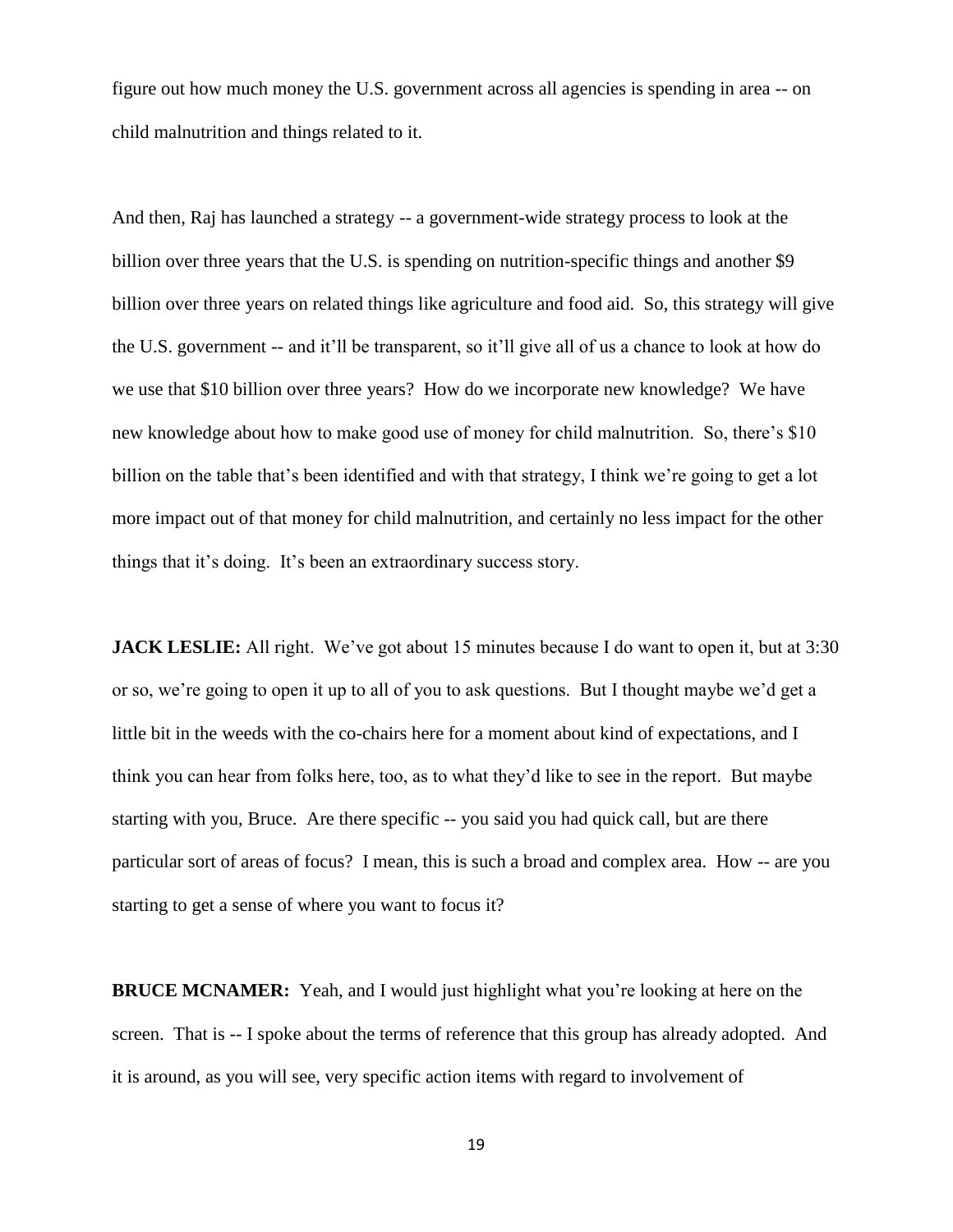international NGOs in civil society, strengthening in a meaningful way the engagement of local civil society actors, really getting our act together around an advocacy agenda, as David has pointed out. We missed it a little bit with the American public, but how can we strengthen that cooperation. And then really talking about how do we judge the quality of the engagement? And there are guidelines out there for holding ourselves accountable for engaging with civil society. And, for example, GAFSP has their own framework, which would probably be useful for us. And I would actually say this is -- we ought to hold ourselves to that standard in this process over the next three months. Is this an inclusive process? Is it meaningful? Is this a oneoff or is this a commitment to a sustained engagement with civil society? And how, again, in that framework, are we thinking about integrating what we're learning in these engagements and then seeing that reflected programmatically and otherwise. And again, thinking about accountability and at the end of the day, how are we going to hold ourselves accountable and report back to all of us, to you, again, a year, 18 months from now? If you asked about, kind of, or thinking around cross-cutting issues, nutrition, gender, climate, we may pick one or two of those to have a bit of that overlay over this process. I think the early betting might be around nutrition because of the momentum we have there, but I don't want to handicap it any more than that.

#### [laughter]

We're looking actually for your input on this. This is the beginning of that process. We won't get all of it. We can't hear from all of you today, but we really would ask that you engage and try to frame your input to us to help us with our work, in the context of these kinds of terms of reference here. But, again, it would be these, and then what is that cross-cutting set of initiatives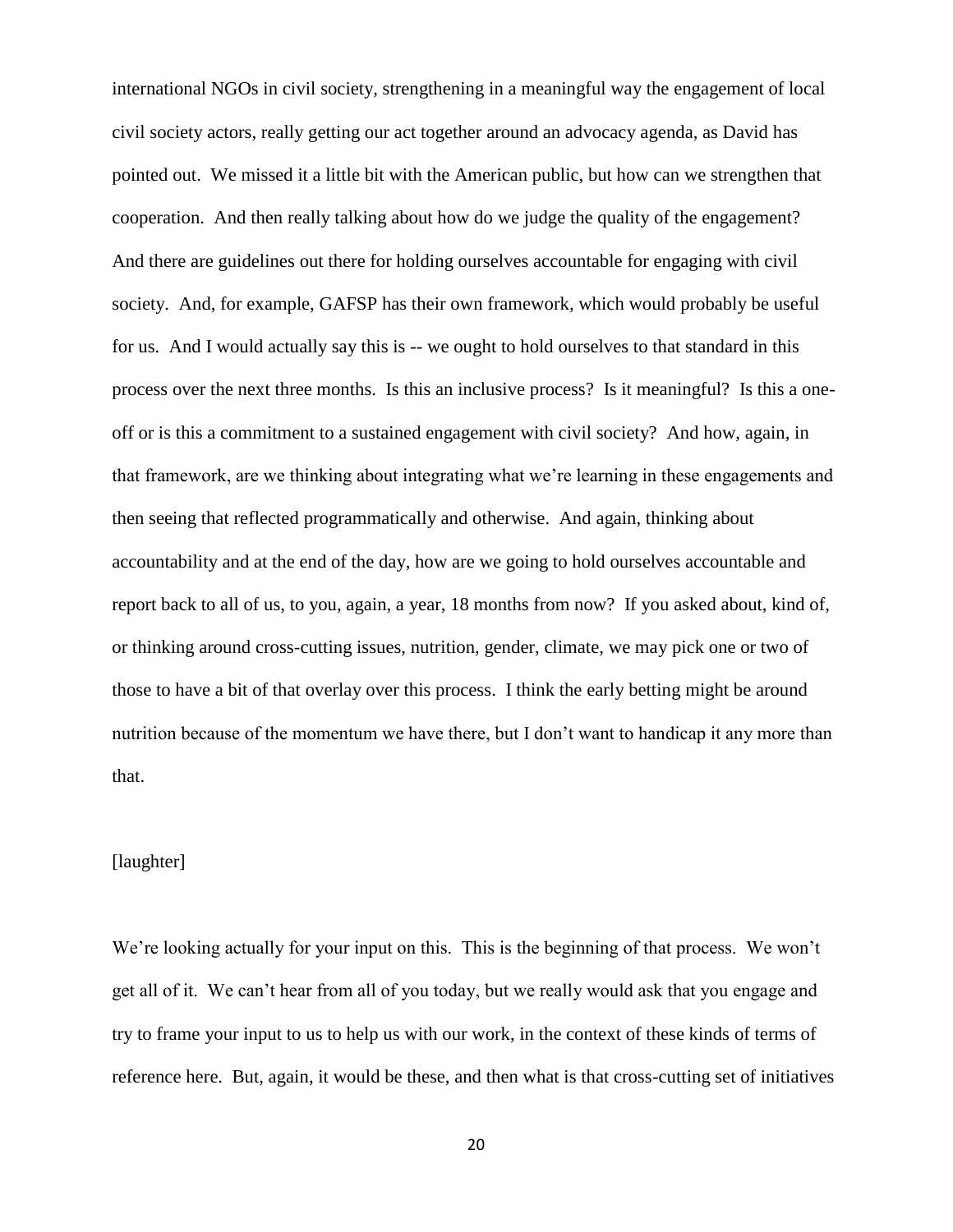that we want to look -- and again, they might not -- they might be out of the domain of gender, nutrition, and climate. But those are, I think, the three that we hit on initially. Is it around different social media and interactions for advocacy around that? There may be other things that you want to look at, let us know.

**JACK LESLIE:** David, it would be great for you to talk just a bit about political will because you spent time in your book, a plug for the -- a shameless plug for the book, is "Exodus from Hunger," if you haven't read it.

**DAVID BECKMANN:** [unintelligible] I didn't even ask for that.

[laughter]

**JACK LESLIE:** You should. [laughs] But you talk a lot about --

**DAVID BECKMANN:** Where is Westminster Press?

[laughter]

**JACK LESLIE:** I know how to plug a book.

**DAVID BECKMANN:** Yeah. It's --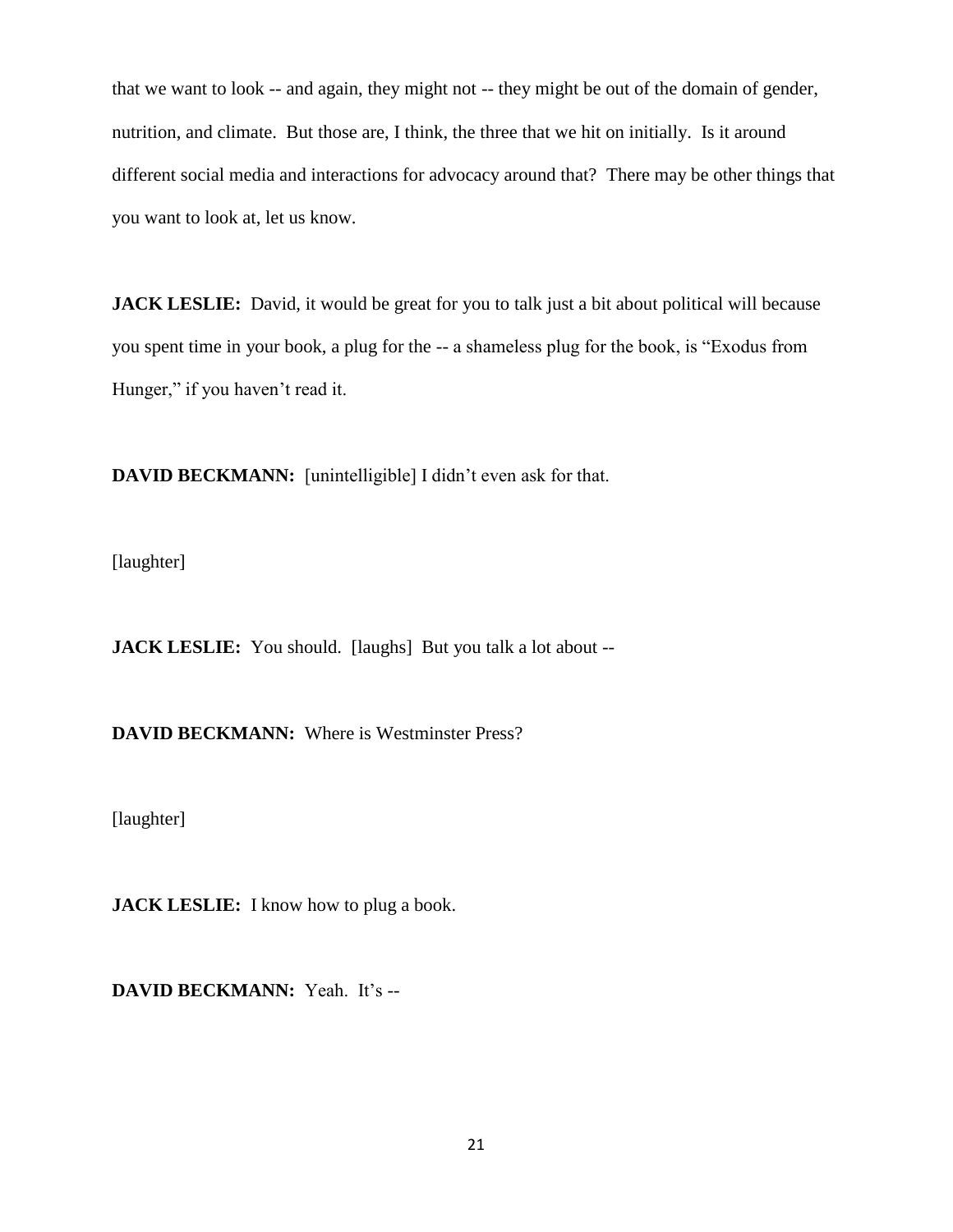**JACK LESLIE:** The -- but you do talk a lot about, you know, the lack of political will is really what lies behind so much of this. How would you see addressing that? How would you see, you know, the role of the NGO community and U.S. government in beginning to address the issue of a lack of political will stands in the way of so much of this progress.

**DAVID BECKMANN:** Well, I'm impressed that this Administration and especially Rajiv, I think, have pushed in various ways to use the money better. So, food aid reform, that's the current thing. I think procurement reform is moving in the right direction. So, that's -- that really has been -- and, you know, leveraging the private sector, facilitating private sector involvement, both NGOs and for profit groups. I think that innovation really helps -- that's a better story than just we want more money. We do want more money, but that's helped. I think going forward one thing I'm really interested and thinking about at least is, how do we do a better job talking to the American people about -- I mean, to me, the big story is that the world has cut poverty in half over the last -- since 1990. That is a huge -- in a time when a lot of people are really discouraged about the world and our country, that -- the fact that that's happened and that our country has played a big role in making that happen, or that even over the last four or five years, you know, we faced a huge surge in world hunger and our country led the world in stabilizing and then reducing world hunger. Those are really powerful messages that will help us get money for what we care about. But they will also be helpful in other ways. So, I think that's one area where we could do better, and I think it starts with the President, that we need for the President to articulate -- he spoke about world hunger last June, last May, but we need from him a big message, a message that's meant for regular folks in South Dakota and Arizona. And then somehow, not that we all jump around and, you know, say Obama's great, or -- but an alignment of messages. Sam Worthington notes that, you know, U.S. PVOs are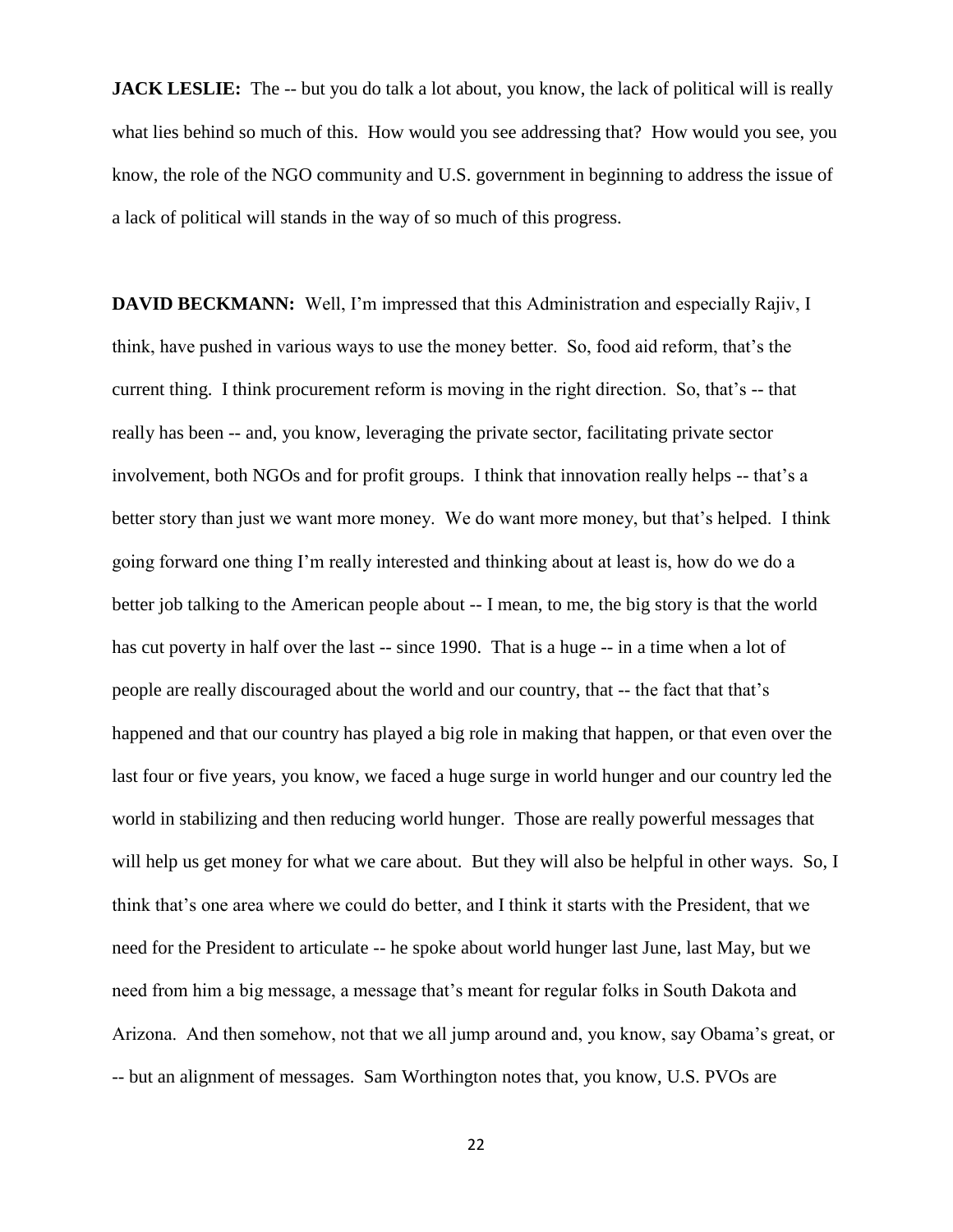spending a lot of money to communicate with the American people. We know a lot about how American people think about development. And so, if we could, without being marshal about it, if we could have a collective messaging that lets the American people know that we're making tremendous progress against hunger, poverty, and disease in the world, and that if we're -- you know, we can make a big difference in that respect, it's good for us, it's good for the world, something like -- I mean, I just think that messaging possibly is still -- is a very powerful opportunity. And hunger is -- that's been the President's signature initiative. We know if you look at polling data, Americans want to reduce world hunger, so that may be part of this broader messaging about global development that we could do together.

**JACK LESLIE:** Lucy, do you have thoughts on this?

**LUCY MARTINEZ SULLIVAN:** Just on the question about building political will and cleaning up on some of the points that David made. One of the interesting things about the InterAction Pledge, both the broader Food Security Pledge and the Nutrition Pledge that was announced over the weekend, is that it's all private, privately raised. And the majority of those come from individual donors -- and you all know this -- representing NGOs that fundraise from individuals, to health sponsorships, the like. That is really, really, really powerful. That's Americans voting with their about the issues that they care about and taking that to, you know, to members of Congress and to other policymakers. It said this is what the American people care about. They care about nutrition. They care about, you know, making sure that, you know, women farmers can, you know, have the right resources that they need to be successful and feed their families. I think that alongside that messaging, you know, that this is -- this represents the American populace voting with their so to speak, and American values.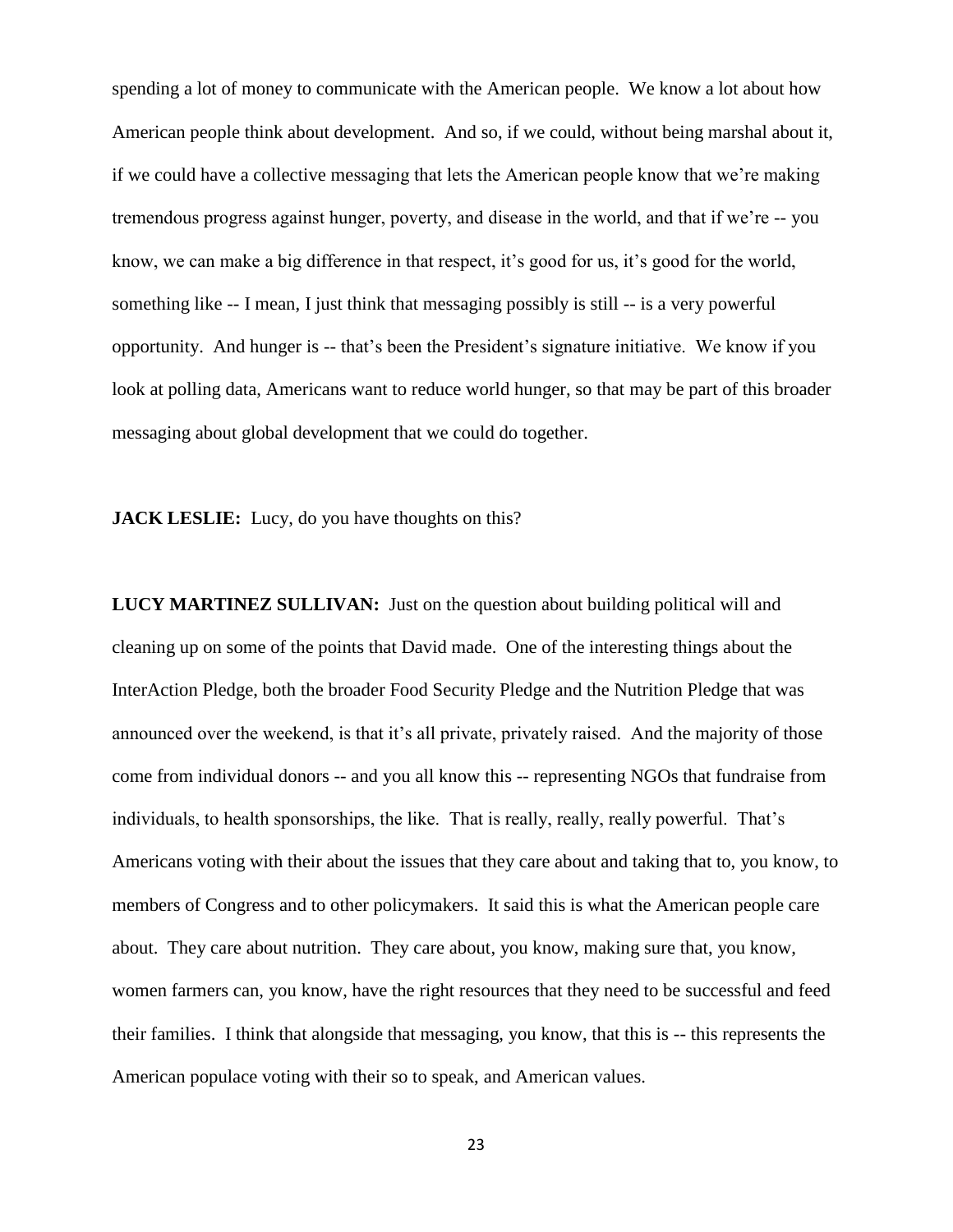**JACK LESLIE:** Okay, last question before we go to the audience so now this is to the whole panel. And Bruce, you touched on a little bit in your last answer about -- when you talked about it must be inclusive and meaningful. But what does success look like? At the end of the day when you present the report, how will you determine whether this was a success?

**BRUCE MCNAMER:** It's a bit of a glib answer, but it is -- we will know what success looks like because we will say a priority, what success looks like. That's what the -- that's the objective of this exercise ought to be. We ought to be able to say, "This is what success will look like," and then own up to it if we don't get it, but recognize it and measure it. And that, to me, is the promise of what we're undertaking here. It's not, "Well, it feels right," or "Didn't we have a good working group," and "Wasn't that launched with the best intentions," it's we know what success looks like and we know if we did it or not.

**JACK LESLIE:** Yeah. David, were you going to say something, or?

**DAVID BECKMANN:** Well I -- you know, I think a year from now, two or three important things ought to be different.

**JACK LESLIE:** Good.

**JONATHAN SHRIER:** And if I could offer an answer --

**JACK LESLIE:** Yes, please.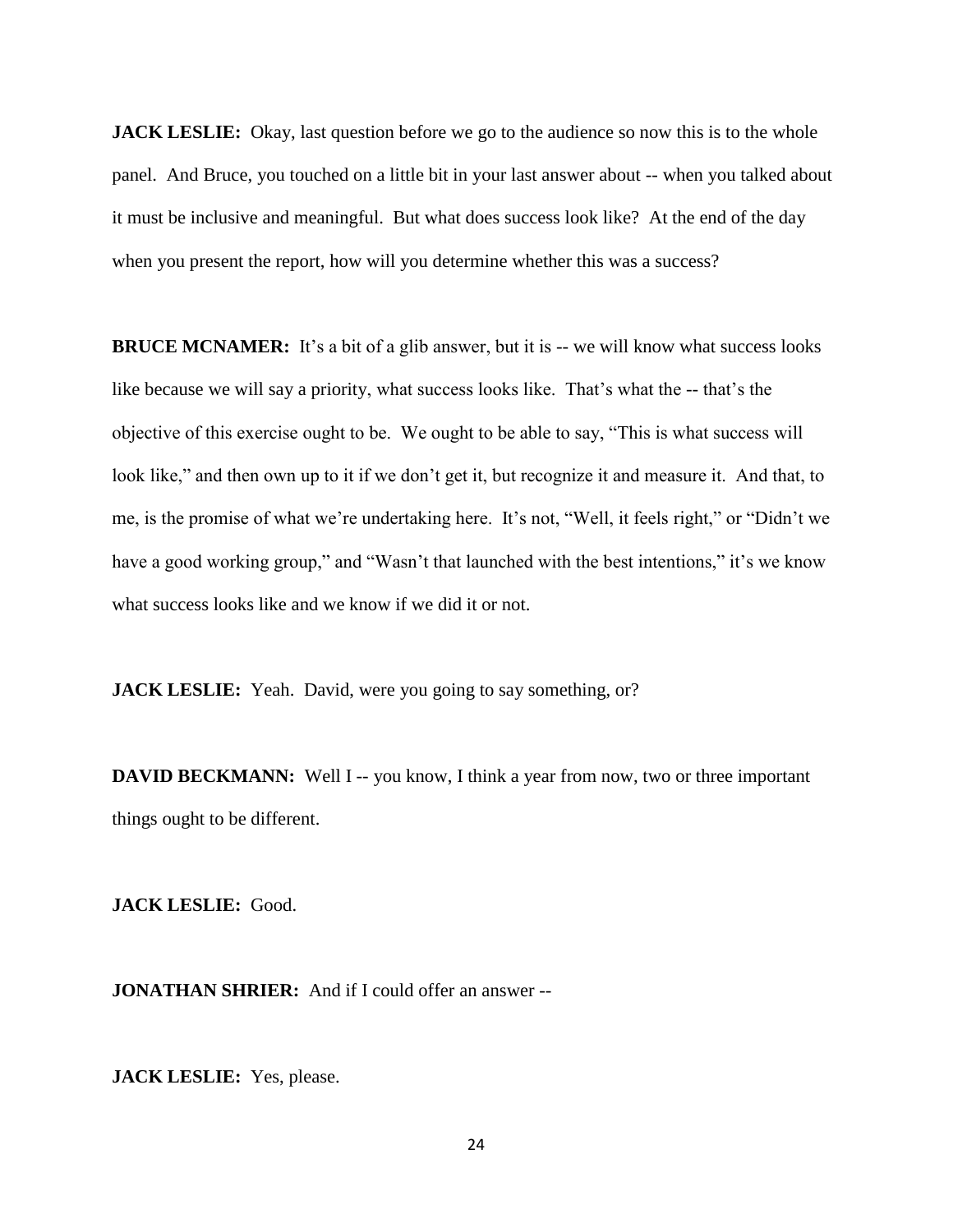**JONATHAN SHRIER:** -- from the movie "Casablanca," this could be the start of a beautiful relationship.

[laughter]

**JACK LESLIE:** Great. Well, with that, I think there are mics -- Sandy, are there mics around the room, or doesn't anyone have -- because I'd love to get now both questions and comments on the conversation with all of you. I found the last few meetings we usually had to cut folks off because there were so many questions, so I'm hoping that this is the same sort of thing. So, if you have a thought or a question, you may have to go without a mic for a moment -- here they come. So, if you could also just identify yourself that would be helpful to all of us.

**JOHN COONROD:** Thank you; I'm John Coonrod with The Hunger Project. And I really appreciate the last comment about kind of a priority and looking at what success would look like. And I'd like to recommend that the working group look way down the road, you know, at what is it when women in villages are thriving and able to meet their multiple responsibilities, and then to look big at the principles that defined the L'Aquila principles, the Rome principles, the Paris principles, the Busan principles. It's not really just about civil society and USAID. It's really about the power of American leadership to get everybody working together in a campaign modality at the country level. You know, it's going to take, just like immunization, it takes a campaign to have good governance capacity, leverage, agriculture extension, to have all of that working across a country, you know, between the bilaterals, the local governments, I mean everybody has a role to play. And if we're looking at individual initiatives or projects, we're not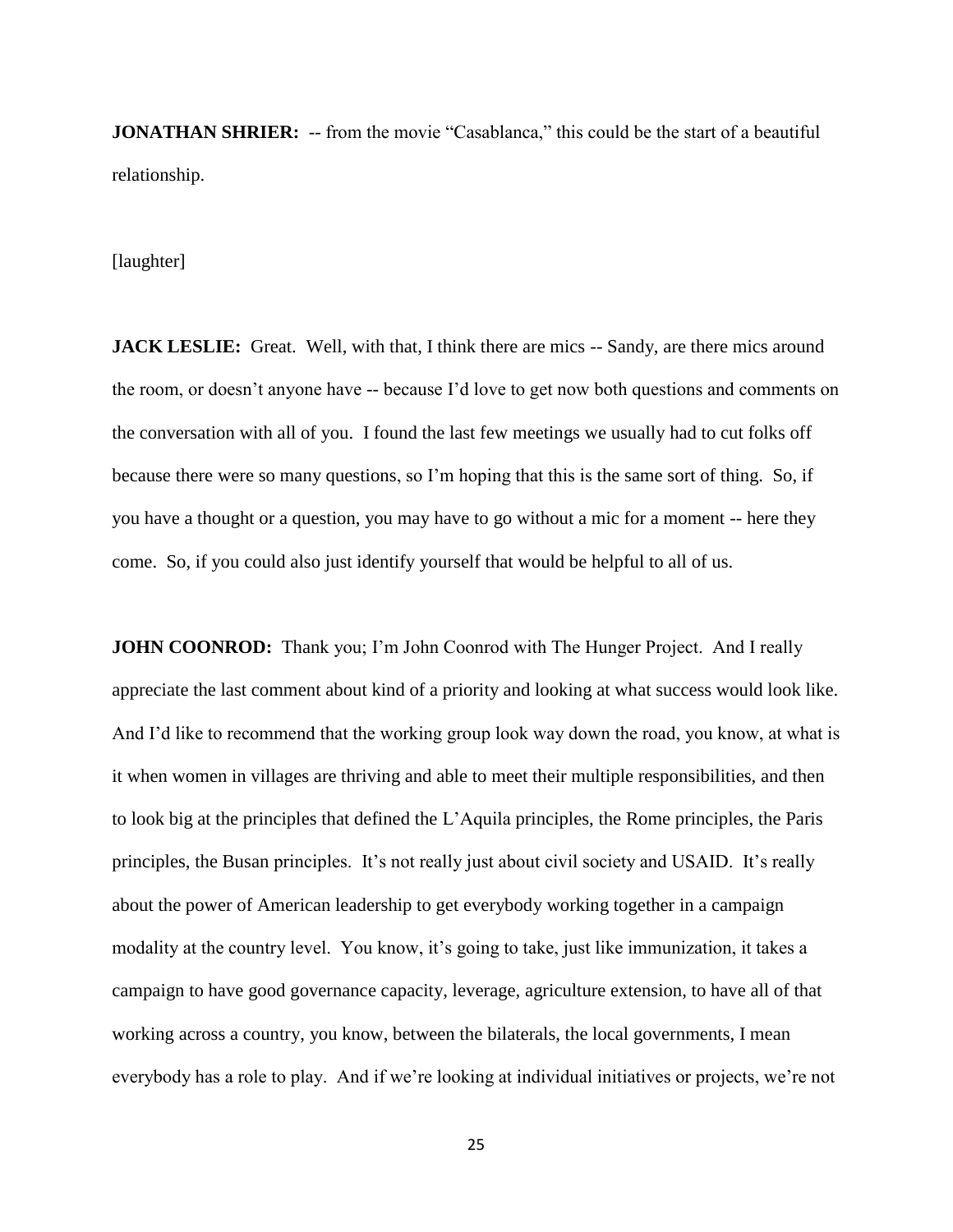going to get there; we're never going to get there. So, I'd really recommend to have a big vision like what's it take to make it work in Burkina Faso? How many districts, you know, how many communes, how many NGOs and bilaterals and government staff, and local governments are there and then start convening towards that campaign, because that's what everybody wants. You know, I don't think working together better on a few projects is going to cut it. So, that's my recommendation, and thanks.

**RICHARD WELLINS:** Hi, my name is Richard Wellins. I'm from the American Association of State Colleges and Universities. I was wondering if you had any thoughts of what role colleges and universities might play.

**JACK LESLIE:** Who wants to take that?

**DAVID BECKMANN:** Well, what I really -- I mean, I appreciate, you know, so many U.S. universities, especially the land grants, are doing important work on agriculture and nutrition in developing countries. I'm familiar with some of those activities and in an institution like Michigan State, has been doing this and has people on the ground in a number of countries in Africa. It's just really impressive. So, clearly, you have that at capacity, and then more - there's a network, I don't know if you're familiar with it, called Universities Fighting World Hunger. It gets people together, I think now 200 universities, and they get together once a year and think about the multiple ways that universities can be part of the fight against world hunger. And they're talking about the research capacity, the educational capacity, also the advocacy capacity of universities, you know, when university presidents go to see senators, senators meet them. So, that's part of it, too. It's not just projects in Tanzania. It's teaching the next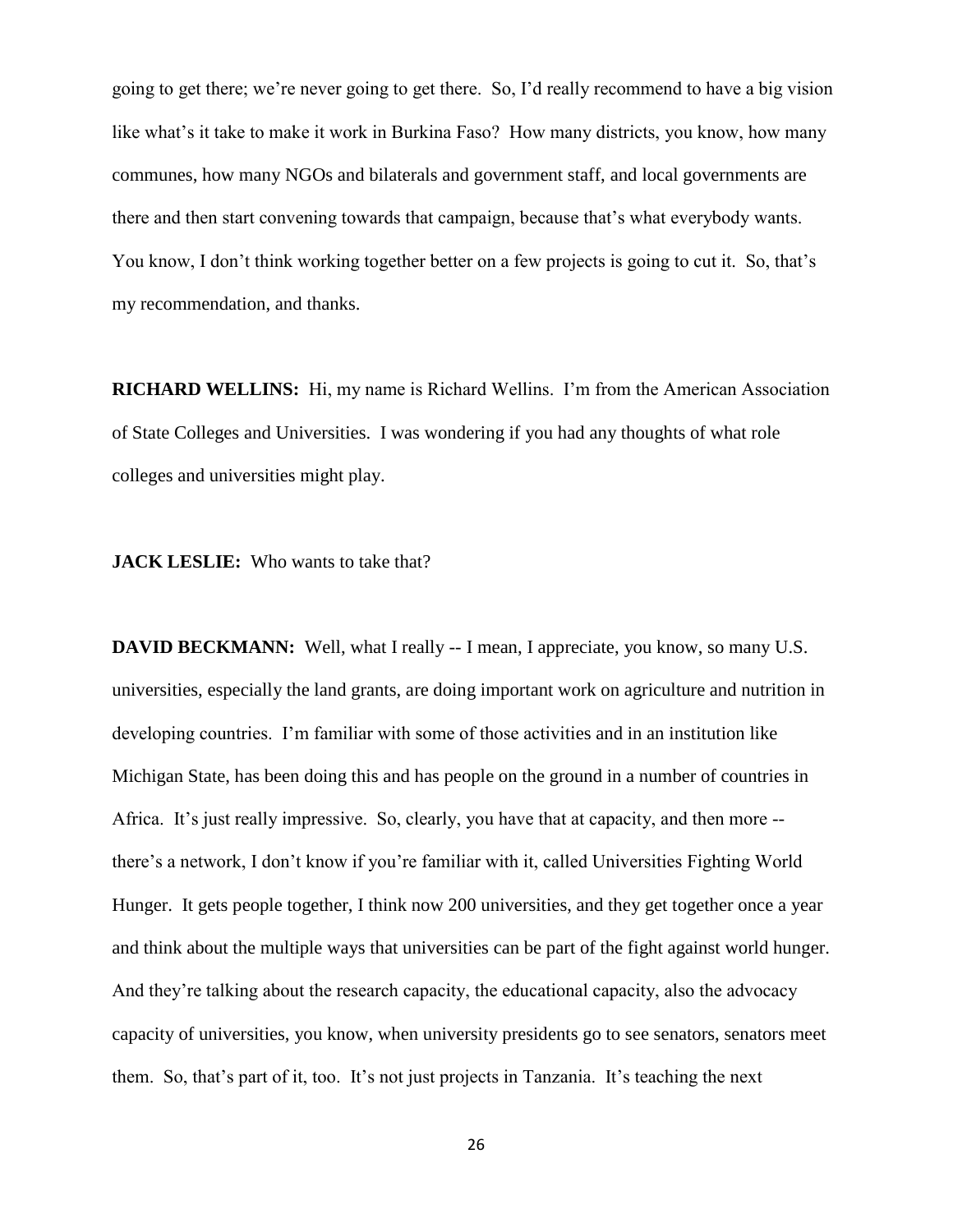generation, getting university students, getting them the chance to go to Africa to have an experience in development, that's part of it. Educating, doing educational work in Africa. But also, the educational -- universities and colleges are tremendously influential institutions in American life, and so, if you speak for, say the goal of ending hunger, if that's, you know, a significant part of the strategic plans of universities, that would be helpful.

I'm struck that -- you know, it seems to me, I'm not sure that there's one university that's really made it a hallmark, you know, come to Cornell because Cornell is the place that's fighting world -- that's leading the fight against hunger. It's really a good signature thing. And I -- we could use a few universities that have it as a major part of their strategic plan.

**BRUCE MCNAMER:** And wouldn't it be great at the level of students?

#### **FEMALE SPEAKER:** Yeah.

**BRUCE MCNAMER:** And if you were to tap in there. Now, I'm -- hard to point students in one direction, but -- and everybody will cite the Kony video that went viral, but boy, talk about sudden and intense engagement around topics --

[talking simultaneously]

**FEMALE SPEAKER:** [unintelligible], of course.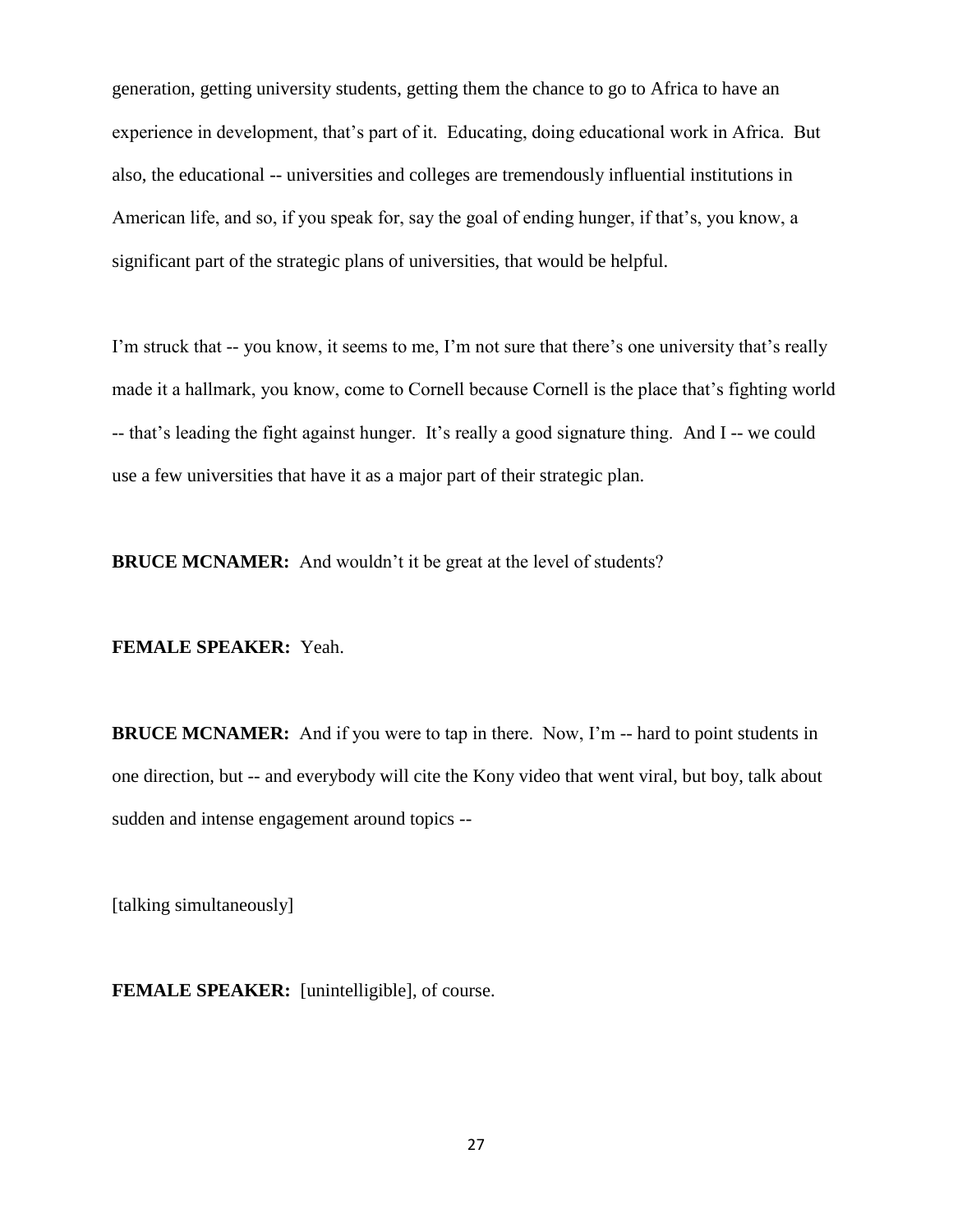**BRUCE MCNAMER:** -- I think now whether 200 universities can galvanize to tell students what to think is a whole other line of inquiry. But it's tantalizing to think about the power of engaging with that demographic.

#### **DAVID BECKMANN:** Good point.

**TJADA MCKENNA:** I would like to add that Feed the Future from the beginning has worked really closely with universities. I think they're part of almost every aspect of our implementation, particularly most notably in the research arena where we make significant investments, but also in terms of building capacity in other countries in terms of statistics and policy advice, and also as well as students, our Borlaug Fellows program that we do with the USDA is empowering a lot of students to get more active in this sphinx, so, we will continue that and if this process brings us even closer to the university community, that would be great. It was funny that you mentioned Cornell. Beatina, who's actually helped us put all this together is going to business school at Cornell in a few weeks.

[laughter]

I saw her --

**BEATINA THEOPOLD:** I'll make it the hallmark of Cornell.

[laughter]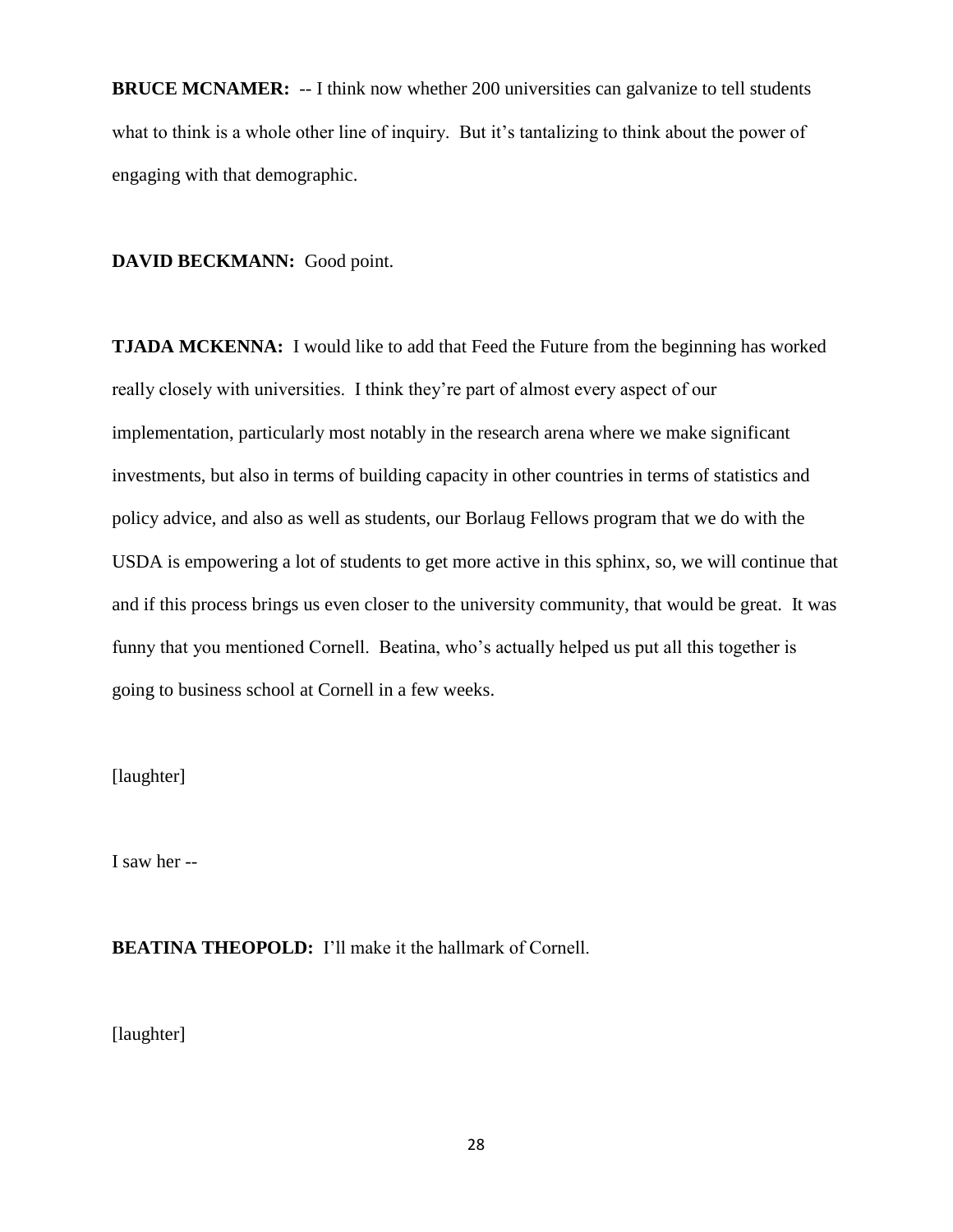**NABEEHA KAZI:** Thank you, Nabeeha Kazi, managing director of Humanitas Global here in Washington. This is really terrific. We always say that civil society movements are sustainable movements, so it's very exciting to see the work you all have planned and the big task ahead of you. I have two comments for your consideration. The first one involves how we define civil society and who's going to be at the table. Oftentimes, we unintentionally keep speaking to each other. And I would charge that in this framework call to action, whatever the output is, that we also think about who from the civil society group is not at the table, who's not predisposed to hunger and nutrition, ag, food messages, that we absolutely need to engage and figure out how we do that.

My second comment regarding the U.S. piece of this, we've also found in a lot of my organization's work is the point about hunger. People are aware of it, but it's not accessible. It's really tough to participate. And so, -- or, it's big, scary, and demanding to participate. A mom is not going to pick up and go off to work in the refugee camp and leave her babies for six months to fight hunger. That might be scary for some. It's scary for me. [laughs] But, the point there is making participation accessible so there is an emotional, personal engagement, even if it's a small engagement, and perhaps even beyond the check-writing piece. But, I think giving that opportunity to Americans to know everyone has an opportunity to participate, and we can make it accessible, is going to be a huge win for you all.

**JACK LESLIE:** Does anyone want to address the question of how to define civil society? Have you had some interesting thoughts on that? Awfully big question. Lucy, you look like you --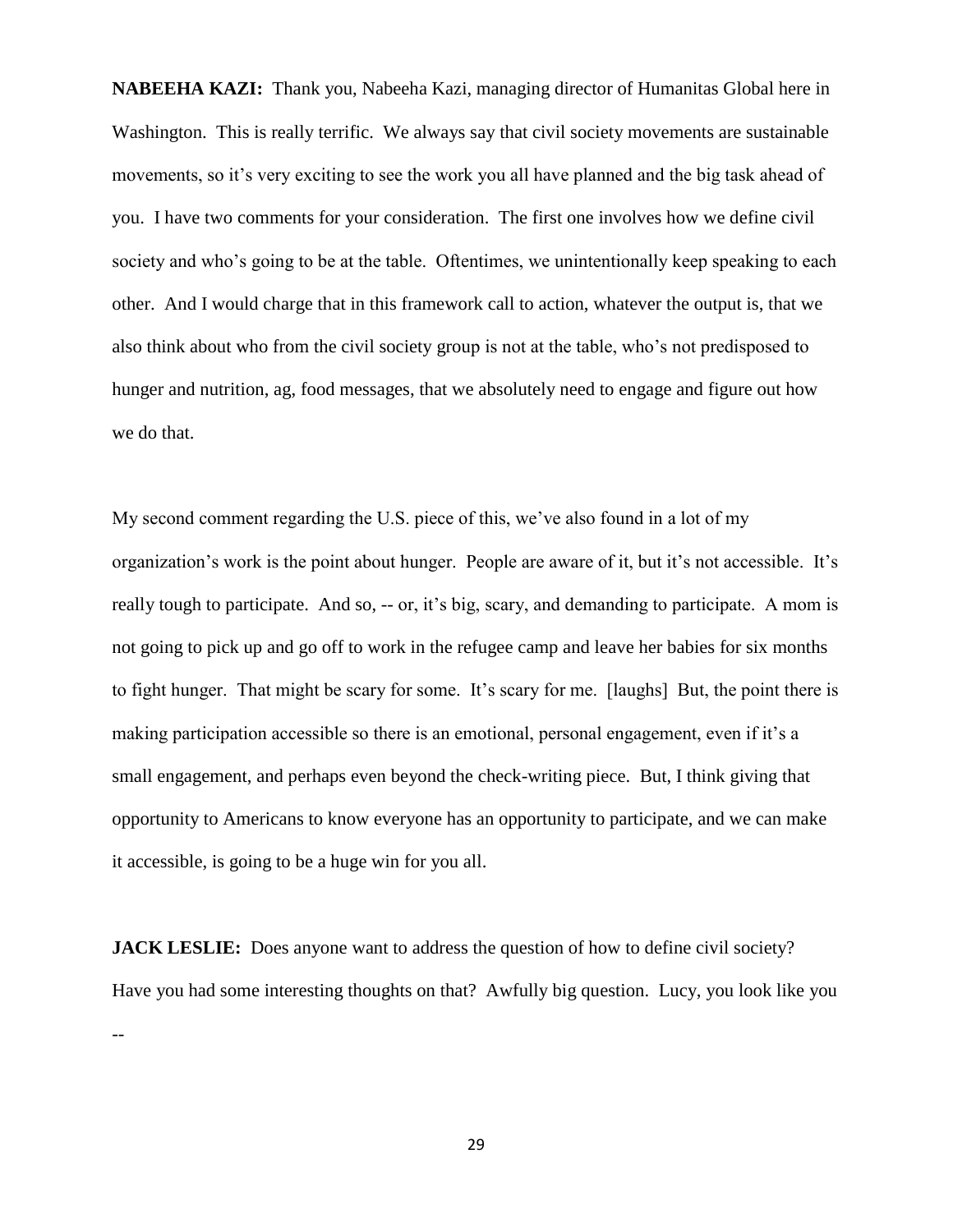**LUCY MARTINEZ SULLIVAN:** Yeah, no, I'd turn it around and say who do you think should be at the table? And I think maybe, you know, hearing from other members of the audience because that's important, rather than us up here trying to define that.

**NABEEHA KAZI:** Well, it's also, you know, at a country level, when you all are engaging, your civil society friends who are at the table say, who else isn't there, the media, are there celebrities, are there, you know, others, religious leaders who we're not thing about, teachers. So, the push is not necessarily a question at the high level out here, but creating a system that we can shift the thinking a little bit at a country level, as well.

**JACK LESLIE:** Very good point.

**MARIE LICHTENBERG:** I'm Marie Lichtenberg from Humana People to People, a network of local organizations working on the ground in 36 countries. I just wanted to say thank you for this great opportunity. I just wanted to -- just a brief comment, back-up what David is saying about engaging and developing strategies for communicating effectively with the American public. I think it's -- USAID could really play, together with civil society, a powerful role in mobilizing the American people. I'm not American myself, but I know what it means to be mobilized. And I think that in this time of less resources, huge demands, you know, critical situations, climate change around the world affecting agriculture and hunger, I think that USAID can lead by example, together with civil society, to create a campaign that really engages the American people and actually leverages the resources in a tremendous way that we have never seen before and which is definitely needed at country level. It's true country ownership.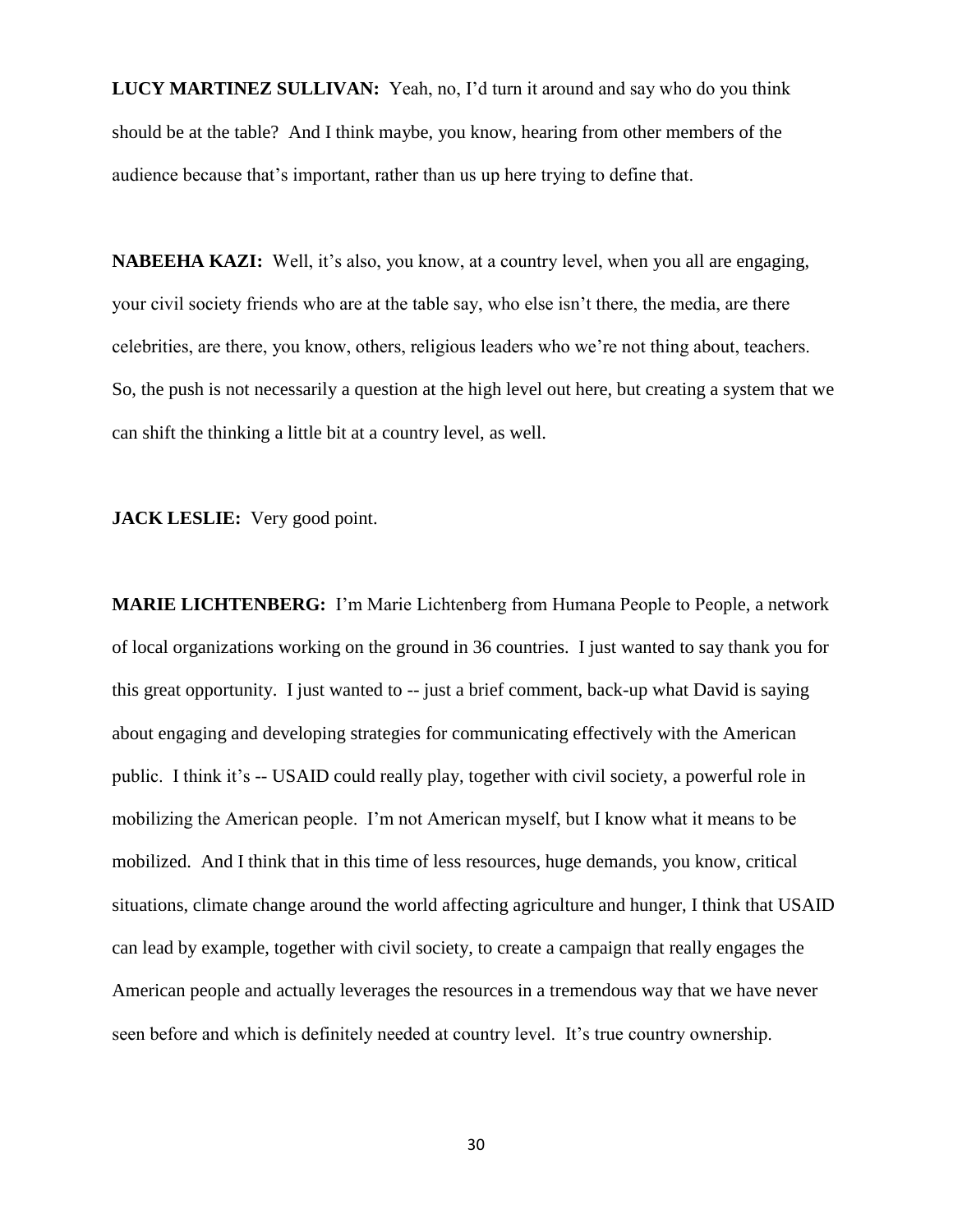**JACK LESLIE:** Other thoughts or questions? Yes.

**ELISE STORCK:** Elise Storck. I'm vice president of Social Impact and building on this last question or comment, rather, I would hope that as you are developing these common messages, you'll focus on the complementarities, and I believe the necessity, of a very robust cross-section of actors. When I was here at USAID I well remember Senator Helms and others saying, "Why do we need a U.S. foreign assistance program, people give their to this or that organization," thinking that that very generous American spirit actually obviated the need for a government foreign assistance program. I think we have to emphasize that we work together as partners, we have different roles to play, and the messages should reflect that. Thank you.

**JONATHAN SHRIER:** If I could just react briefly to that, I would just note that when Secretary Kerry took office, his first major public policy address was at the University of Virginia and it was framed around the necessity of the U.S. foreign assistant effort in all its forms. And then when he turned to specific development topics, the first one that he mentioned and focused on was the fight against hunger and under nutrition. So, I know, we have one new advocate, relatively new advocate as part of the Administration on that very message. Thank you.

**JACK LESLIE:** You know, I'd just make one comment, too, as somebody who's supposed to know something about communications --

[laughter]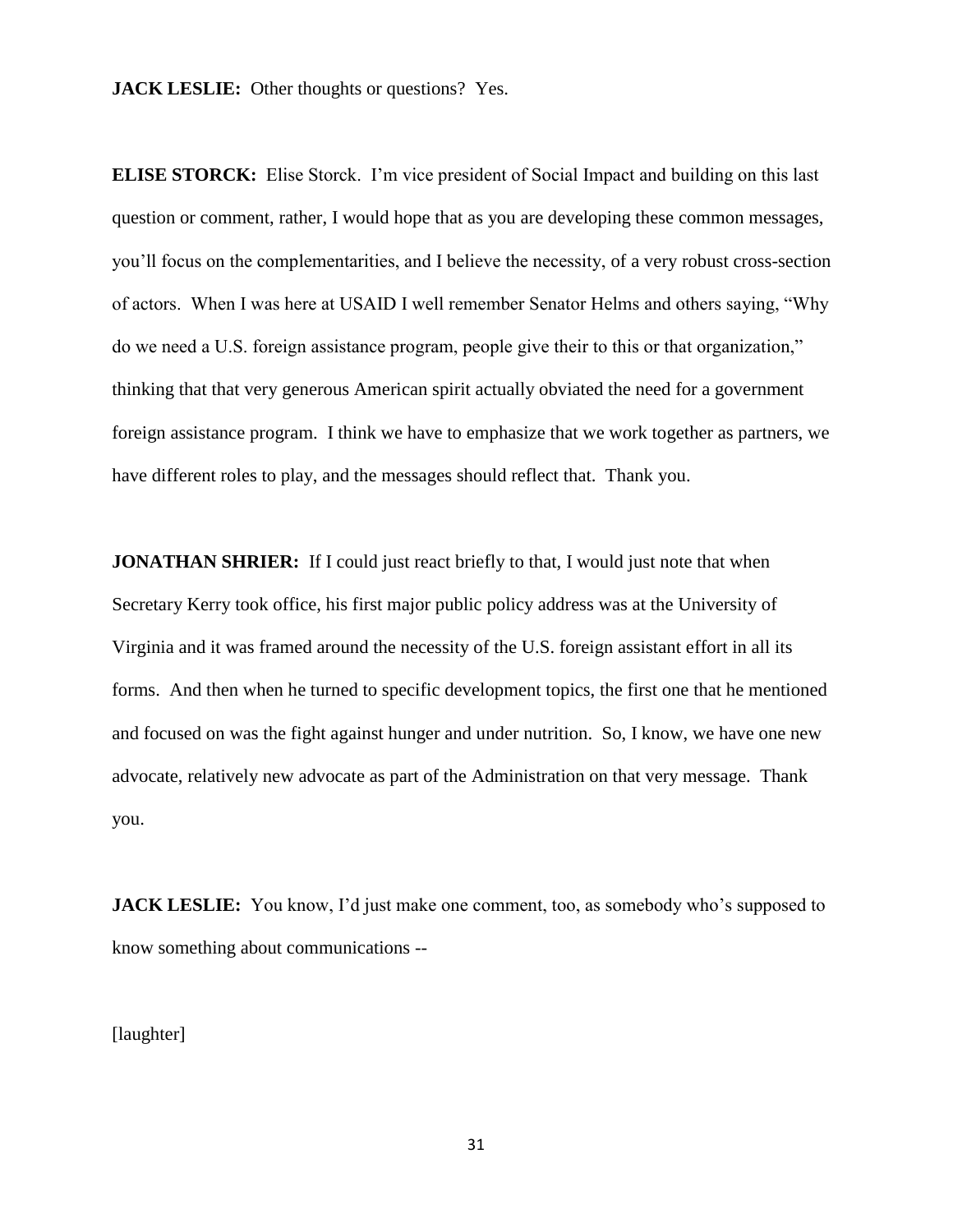-- and Raj calls all the time with, "Oh my God, why can't we get the message right on this," as he will attest because it's a very difficult thing, in part because there's so many different moving pieces to this that oftentimes we tend to lose the larger narrative, which I think the President has helped a bit by doing -- in his State of the Union, when he really put it into the context of ending extreme poverty in a generation, how do we connect up? So, I think one of the first orders of business is to take this -- find this broader initiative that we can then make sense of all of these things that are happening. The other thing that I've just come to learn is, a lot of this is -- some of this is luck of timing. You know, we've just gone through a deep recession, and when you talk about communicating to the American people, it's hard to communicate, unfortunately, about generosity or things that are perceived, perhaps, as generosity at a time when so many people are hurting. That's not right, perhaps, but that's a reality. The good news is that we're coming out of that. And I think the other good news is that we have opportunities we haven't too much, but like the President's trip that's coming up this month to Africa, will afford the American people an opportunity to see their President there and see on the ground, hopefully, progress and hear about a number of initiatives. So, I -- some of this is timing, some of this, I think, is how to kind of connect the dots, but I clearly agree with you that it is a central, central challenge to get the kind of mobilization that we need to really get policy moving in the right direction.

Other comments or thoughts? Yes.

**VICTORIA SHEFFIELD:** Hi, Victoria Sheffield, International Eye Foundation. This is a wonderful program and very ambitious, and my question is, is three years long enough?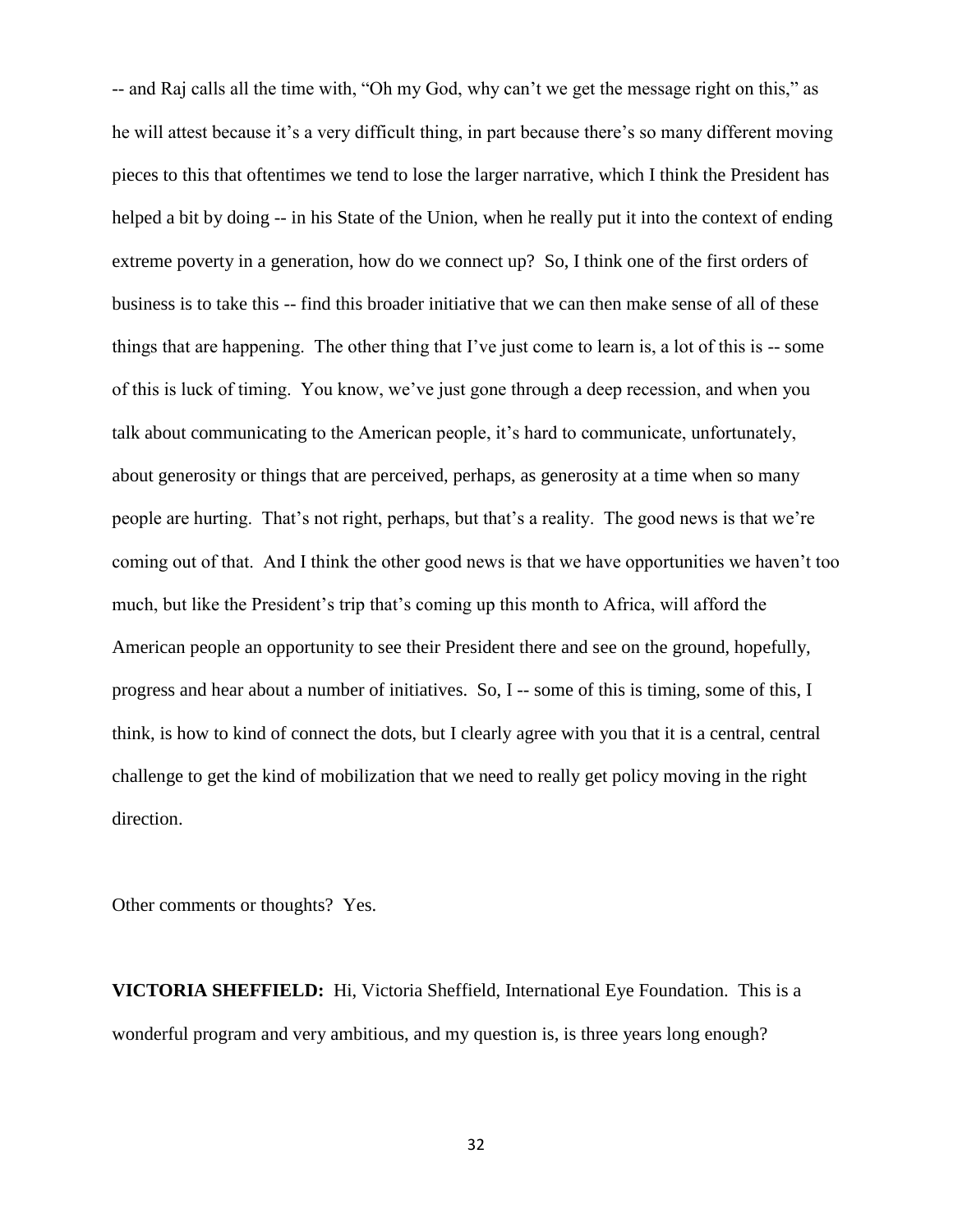**JACK LESLIE:** Three years. [unintelligible].

**MALE SPEAKER:** Are you referring to the Feed the Future exit?

**TJADA MCKENNA:** Yeah, at Feed the Future we've -- there have been funding pledges that are three years, but there's no time bound limit on Feed the Future, so we are -- we talk about our results in five year horizons, and so, we're definitely [inaudible].

**JONATHAN SHRIER:** All right. Yes, so you may be thinking in particular of President Obama's pledge of \$3.5 billion over three years which Administrator Shah mentioned in his remarks. And the good news is that we've met that pledge. We budgeted and obligated more than \$3.5 billion. It's now about \$3.8 billion over three years for the fight against hunger and then with nutrition. But, as Tjada said, the planning horizons are longer than that.

**DAVID BECKMANN:** One role of civil society is continuity because we can keep pushing whoever's President.

**JACK LESLIE:** Yes, right here.

**FEMALE SPEAKER:** Hi. I'm Vanessa Dick, World Wildlife Fund. So, my first comment won't be a surprise to anyone in the room, but as long as we made a plug for nutrition, let's make a plug for climate. I think of all the cross-cutting issues, it's probably the one that's the furthest behind in terms of integration. A lot of that's because we're learning about its impacts right now. So, just want to maybe do the hardest one first. And my other question is a process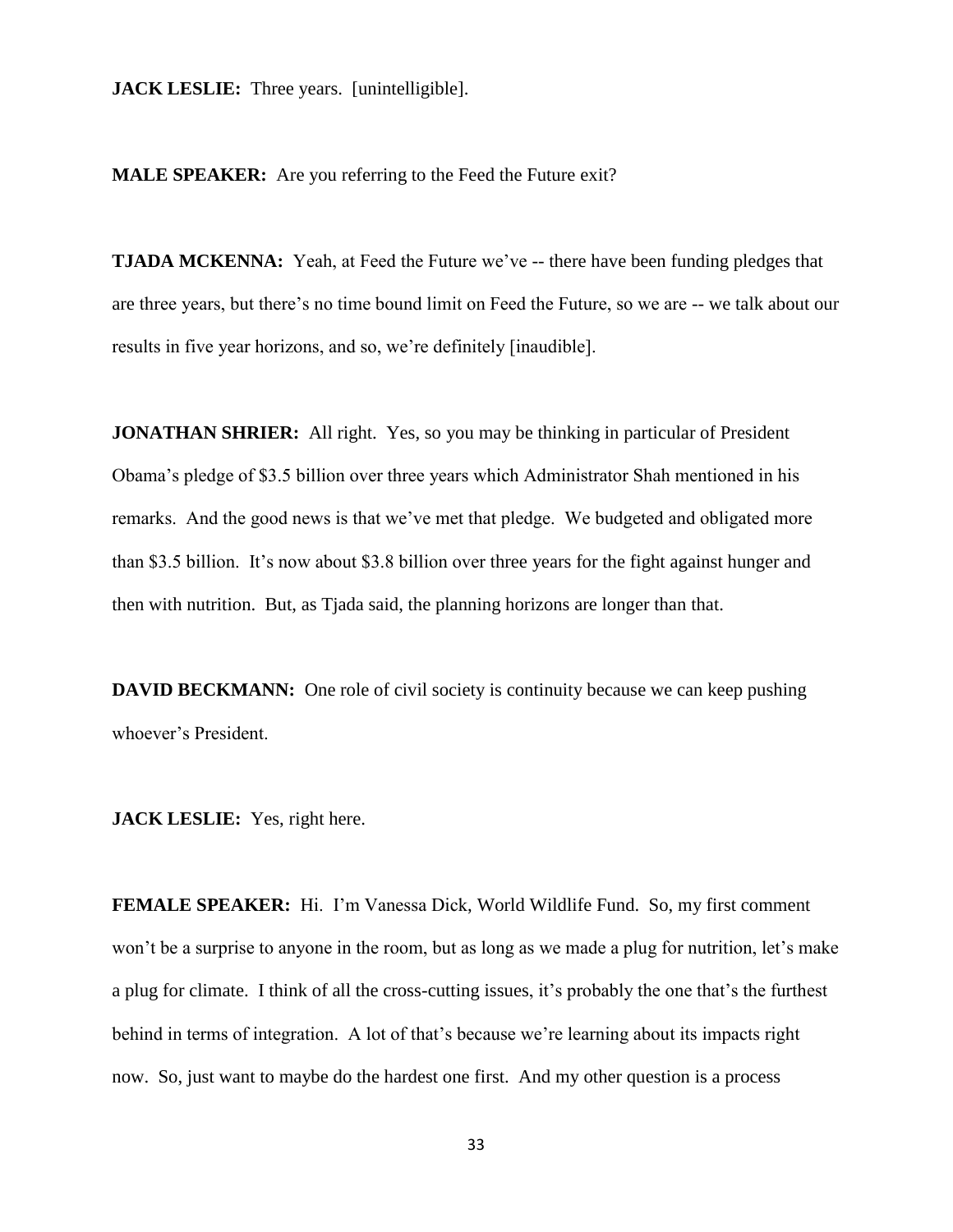question. As this working group develops its -- I guess its six concrete actions, potentially, four to six, how is that going to work? What is the mechanism? Is the working group going to come up with it and then work to sort of broaden the civil society engagement and the USG engagement? It's just a boring process question that I was hoping someone could help me out.

**JACK LESLIE:** Who wants to help? Looking to our co-chairs.

**BRUCE MCNAMER:** I can talk about -

**JACK LESLIE:** Have you given that thought yet?

**BRUCE MCNAMER:** [unintelligible]

[laughter]

No, that's right. I mean, the process from here on out is, again, this is the opening of the kind of public input to this, and particularly domestic U.S. civil society engagement. And we would hope that you would take advantage of this and the opportunity henceforward to give us -- we will get pretty quickly, I think, to a draft and a working paper and then begin with more than six options, with a list of them. And then we have a calendar, or are calendaring now outreach to certain targets. One certainly, you know, all of government. We've got to get government's sort of input into this, and then vitally with host country, with local NGO input. They will be reacting not to this but to the first kind of iteration of this, try to incorporate that feedback and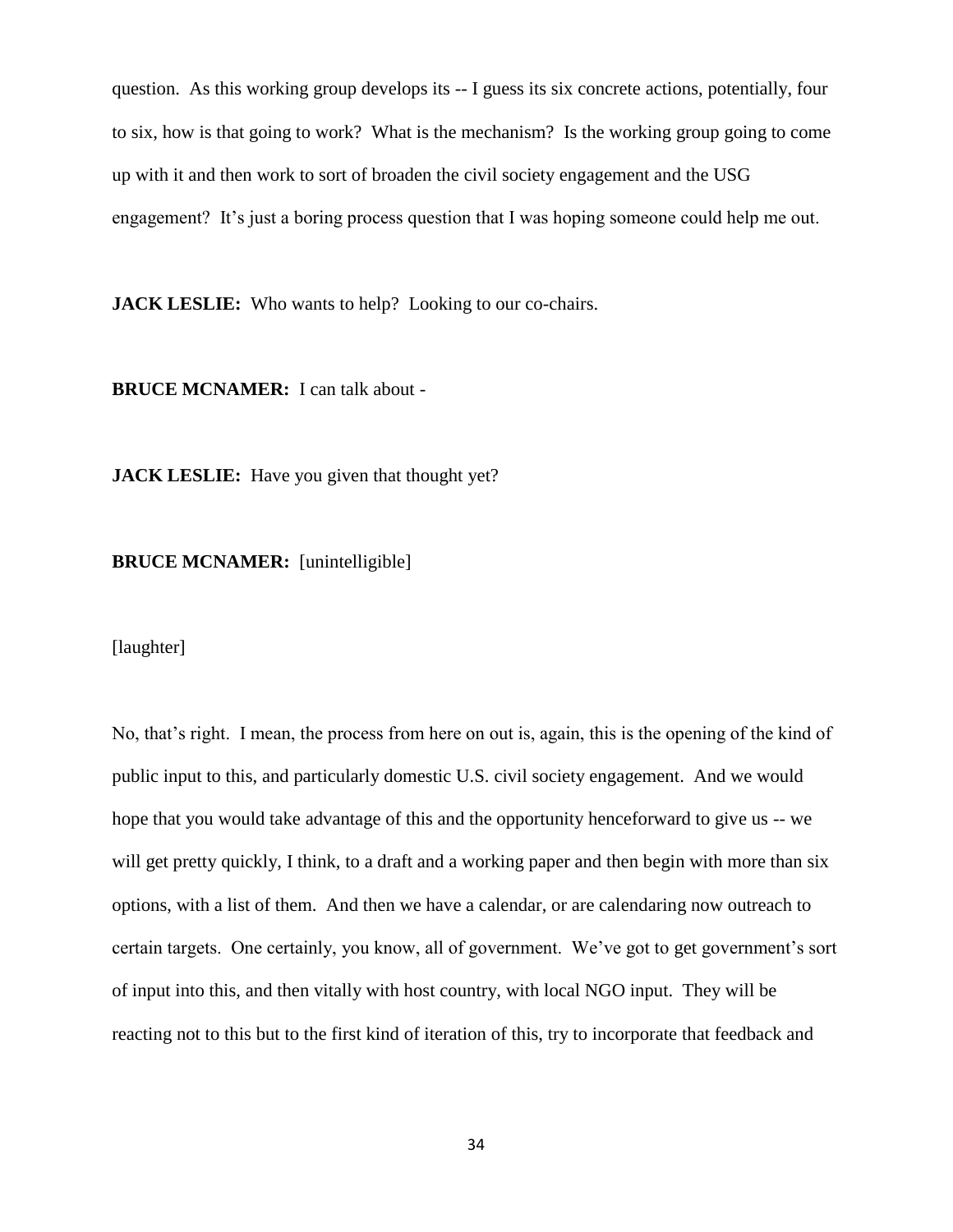then by kind of mid-August, have kind of a tentative draft of this for review by the administrator and others, again, with the September 18 deadline.

**DAVID BECKMANN:** I'd appreciate ideas from people in this room if -- on what would be a process that would inform this from the country -- from the local NGO perspective. So, if you're involved with Feed the Future in a country and you have a sense of local groups that are involved and who's not involved and what's working and what's not, how could we cap -- how could we learn about that? How could we hear about that? I just think that would --

**TJADA MCKENNA:** Well, I should also mention, we've done two things to facilitate more input into the process and to make sure that various voices are heard. One, we've set up a civil society landing page on the Feed the Future website, so that is www.feedthefuture.gov/civil society. Sandy has also agreed to let us use acvfa@usaid.gov as a mailbox to take in further input and comments to kind of answer the questions that David just put out to the group, so that will allow people to continue to interact with us beyond today.

**BEATINA THEOPOLD:** Just so that you guys all know, that information is also on your agendas in case you didn't scroll it down quickly enough.

**JACK LESLIE:** Back here though. Go ahead.

**BRIAN GREENBERG:** Thanks. I'm Brian Greenberg with InterAction and I wanted to try and respond a little bit to David's question with a suggestion that the group might consider. And it's essentially borrowing a page from the New Alliance for Food Security and Nutrition, and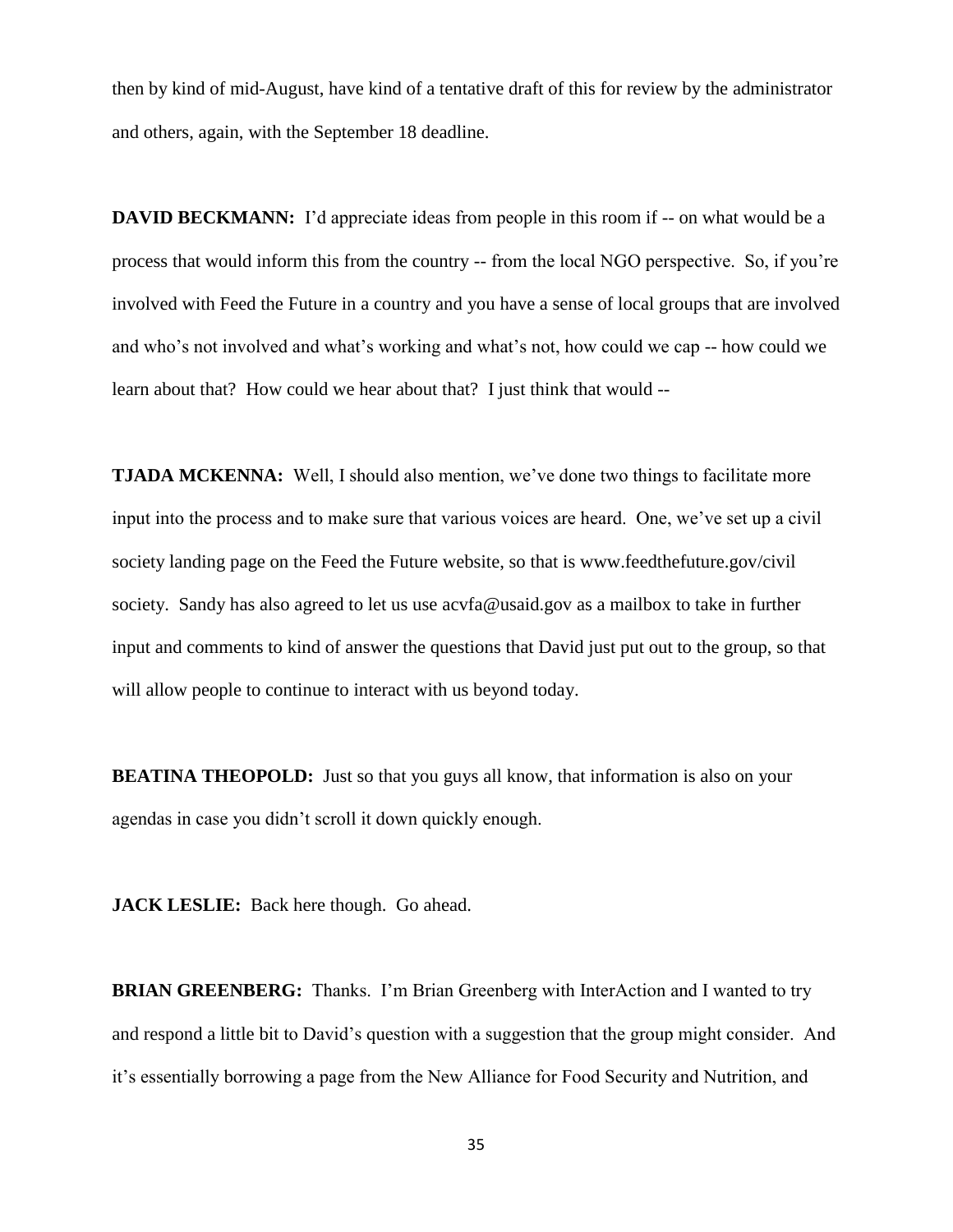looking at why it has been so successful and effective out of the gate. And, importantly, that is because they took a look, the New Alliance took a look, at the constraints affecting the business operating environment in a country and decided to mobilize a policy dialogue response, which would create a much more enabling and facilitating environment for private sector operations in those countries. Similarly, if we are indeed interested in a civil society action plan, which matters locally and that helps activate and mobilize civil society in-country, it's then important to look at the constraints which affect the operating space and the ability of in-country civil society and international civil society, to operate in the less permissive environments that are emerging in many countries. And to put policy dialogue against that, which is an inexpensive way to open the space for the dynamism, the energies, and the resources of civil society. And that is essentially a messaging kind of a challenge, which could be part of a messaging agenda here to help protect, yeah, and to mobilize civil society in-country.

**BRUCE MCNAMER:** And I think what we'll find, which is know, is that some of those constraints may be at a capacity level within civil society, that was taken up I think once by a working group here and acknowledged by certainly USAID, but what are the specific parts of this agenda which might help address those specific constraints?

### **JACK LESLIE:** Yes.

**JOHN COONROD:** Thanks. I wanted to answer David's question because I think there's another page that was -- that we were all in a meeting about on Monday, and that is the civil society platforms that have been established for Scaling up Nutrition. With modest funding, the kind of capacity that's missing can be established and in both the AIDS work and in nutrition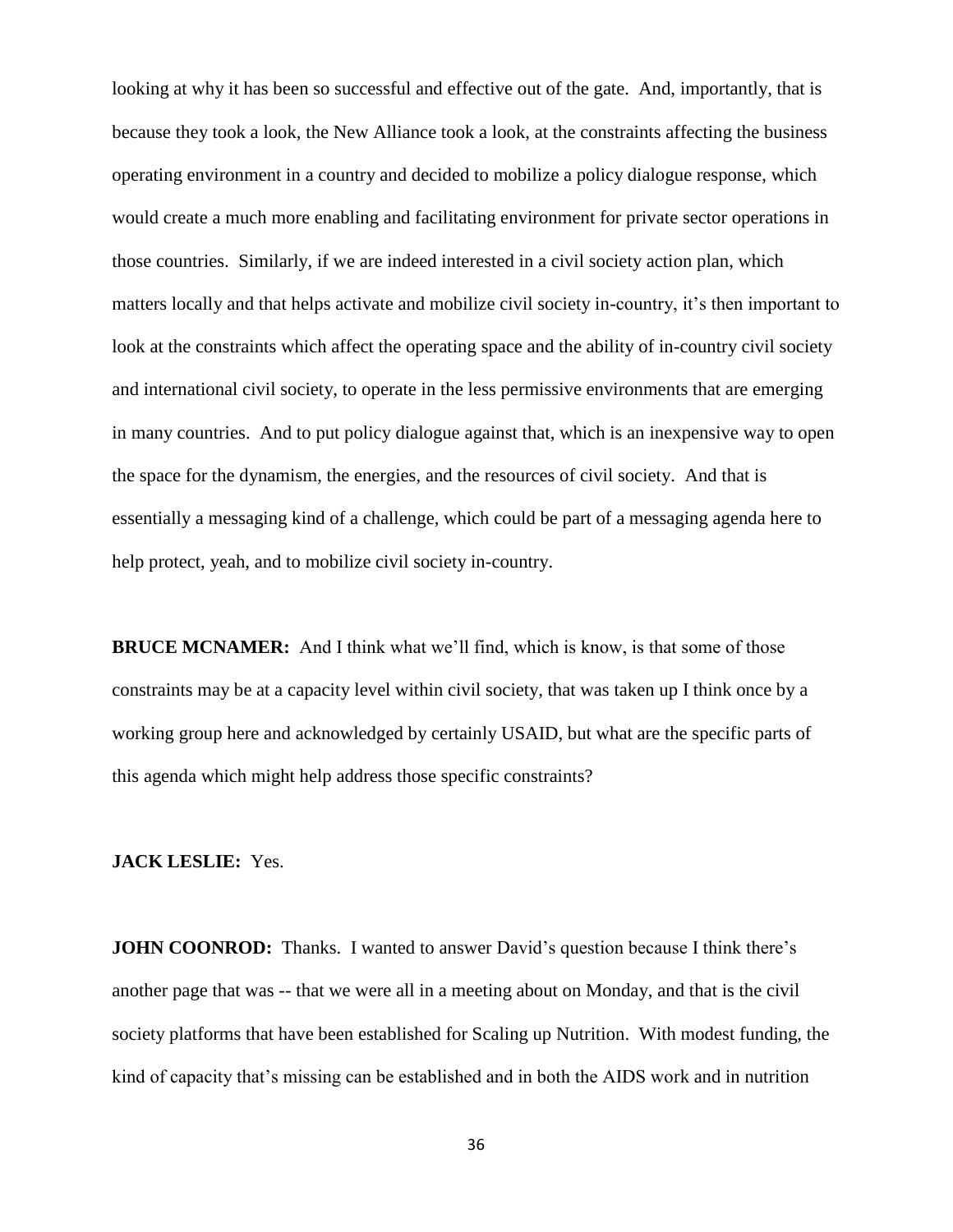work, those platforms exist and they have a little bit of money that it takes to have a platform, but those platforms are missing on food security. A few, you know, the Alliance on Hunger has helped establish a couple of them, FAO has helped establish a couple of them, but to meet with several of the big funders, put together, just like with Scaling up Nutrition, a \$10 million fund for establishing these kind of food security, civil society platforms that could interface with all the governmental arms working on this issue, that would make a big, big difference.

#### **JACK LESLIE:** Yes.

**MARK HARRISON:** Mark Harrison with United Methodist Board of Churches Society. Thank you all for allowing me to invade your space right here.

#### [laughter]

My point -- I would like -- in his closing remarks or somebody up front, Rajiv Shah, about what - - there are laws that govern what AID can do with the American public. So, I want to know what those are because some of us have been pushing AID to do more public work in informing the American people. There is a budget to inform people abroad, but there's no budget to inform the American people what you do. So, I just want to know if there are any limitations to that. And I know David Beckmann, and Kerry would have been great had he did a foreign aid reform bill as senator, I just want to say that.

#### [laughter]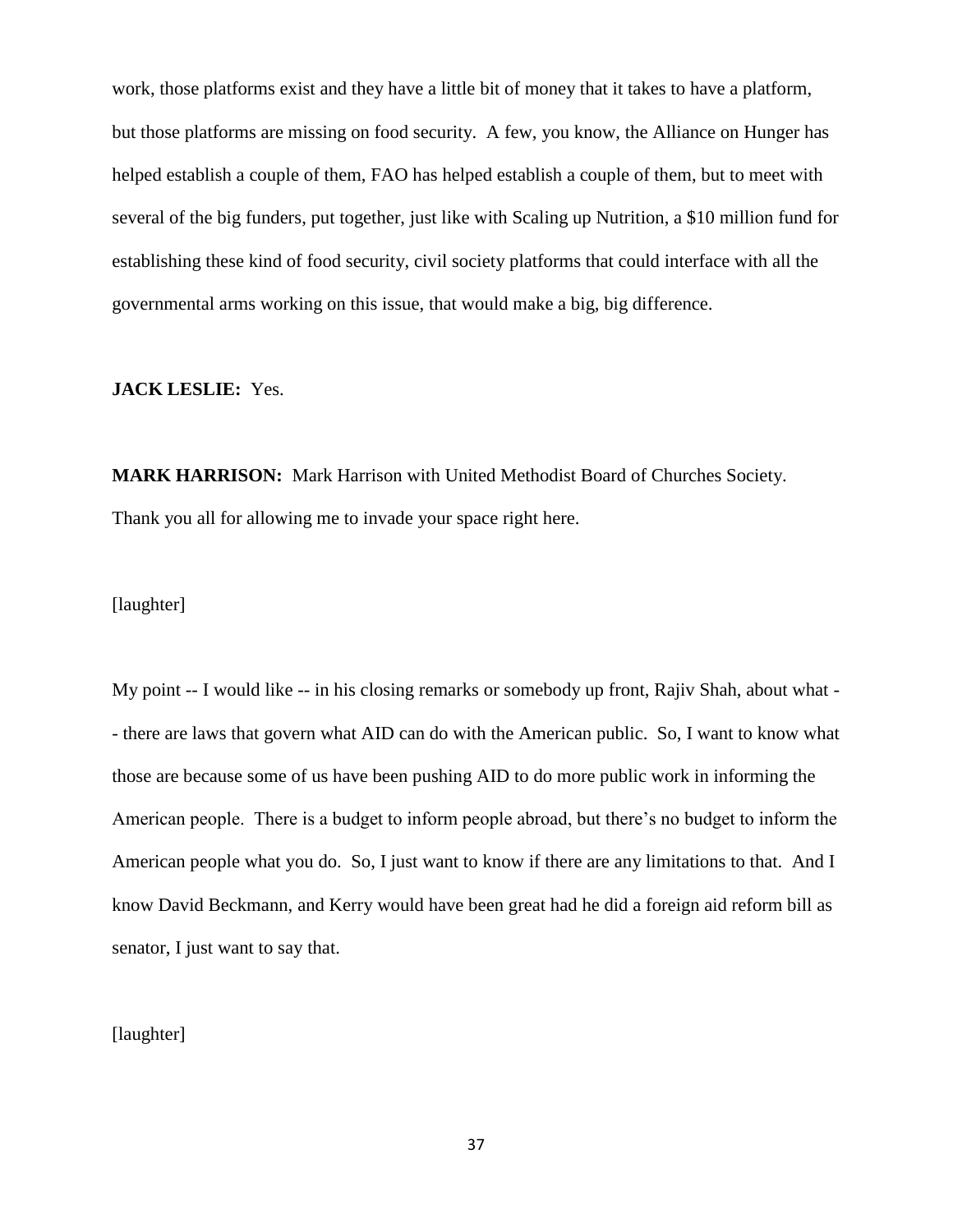**JACK LESLIE:** Well, do we have legal counsel in the room on the first question?

**MARK HARRISON:** Oh, just one more point. I have been trying to get the White House to explain who gets invited, why his Administration, the President gets to choose who is going to be at the State of the Union address. So, if development is key and important, the administrator from AID should be at the State of the Union address.

**JACK LESLIE:** Here, here. Here, here.

[laughter]

[applause]

Clap louder so they hear down the block. On the first question, I think we can get back to, I mean, the very generic answer is that there can't be direct, as I understand it, lobbying per se, that the issue really is more, I think, concerned about appropriations and looking as if the agency is interfering in the appropriations process. So, you do -- there are limits to what can be done. That said, I think the administrator every day and everyone who works for USAID are advocates for development broadly and have a fair amount of latitude in terms of communicating that steps up to some kind of a line where they might be actually, you know, pushing for a specific piece of legislation or appropriation. Is that the best way to -- I see you nodding the bit, but I don't know if that's a good answer, but that's about the best I can, as a non-legal guy, give you. Maybe, is that right?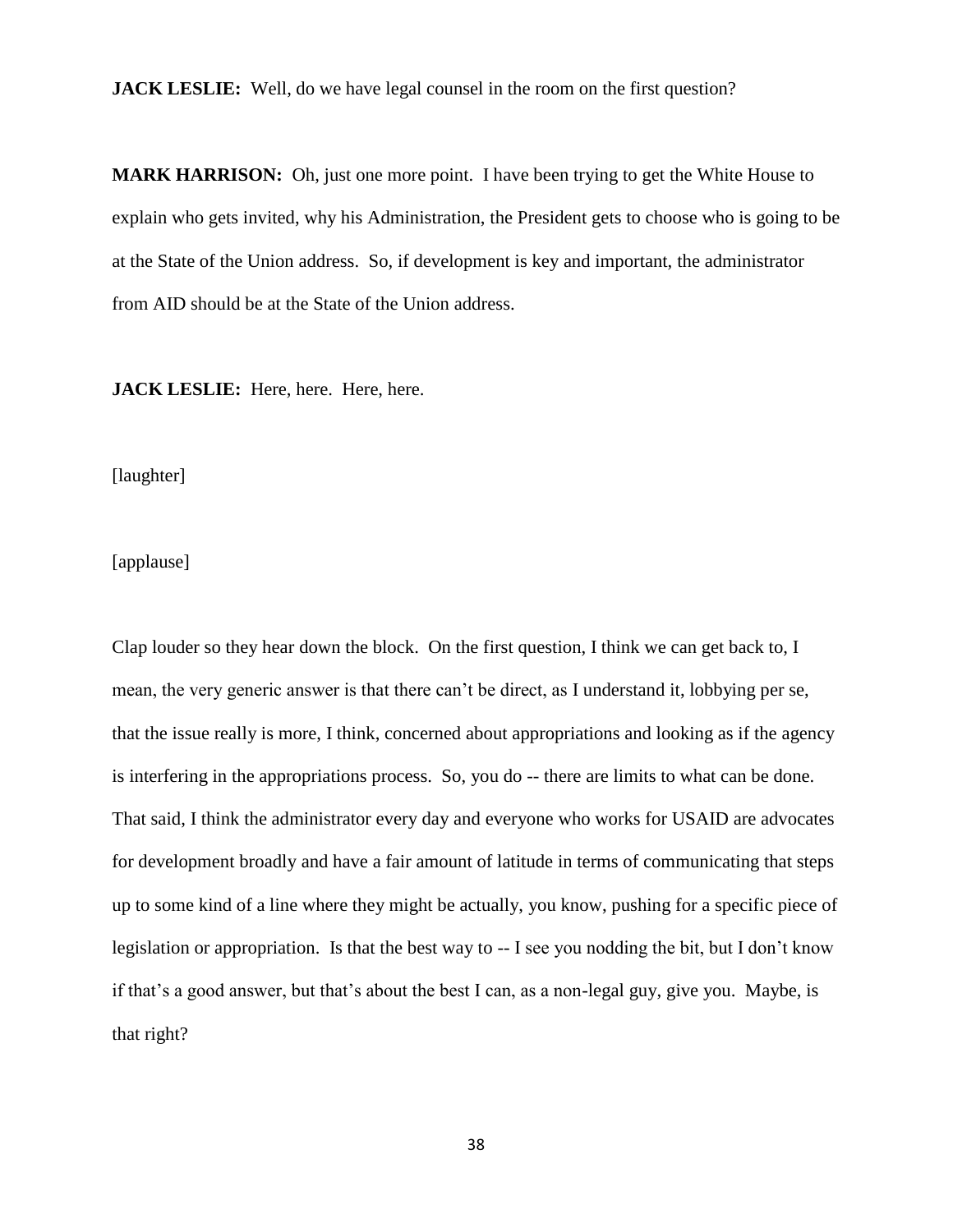**JONATHAN SHRIER:** Yeah, and we do communicate about our work in Feed the Future in various ways, most notably, issuing a progress report that was released last October, which is available on the website of Feed the Future. We're getting ready to issue a second progress report. There is a Feed the Future newsletter which people can sign up for, which again, reports on our activities month-in, month-out. And so, we are able to tell the American people what we're doing. It really is the [inaudible].

**ADMINISTRATOR SHAH:** Well, let me just share a thought because we looked into this pretty carefully. You know, it turns out there are some restrictions to promotion and lobbying, as you would expect, and we would never want to be in a position of using taxpayer funds to do those things. On the other hand, there's actually a pretty strong responsibility that sometimes I think our community has underperformed at doing, which I just being transparent in informing the American public about we do, why we do it, opportunities to engage in partnerships. And unfortunately for at least a decade, probably longer, and others here have more experience with this than I do, the concerns in that first bucket, in some of the legislative language in the first bucket, have essentially discouraged action and communication in the second one. So, very specifically I'd ask that this committee, this working group, look at this issue and offer some very concrete recommendations for things we can do to be more transparent, more engaged, and open up more avenues for partnership in light of the, you know, the restrictions, which are far less encompassing than I think most people realize.

#### [applause]

**JACK LESLIE:** Great. Thanks. Time for a couple more. Yeah?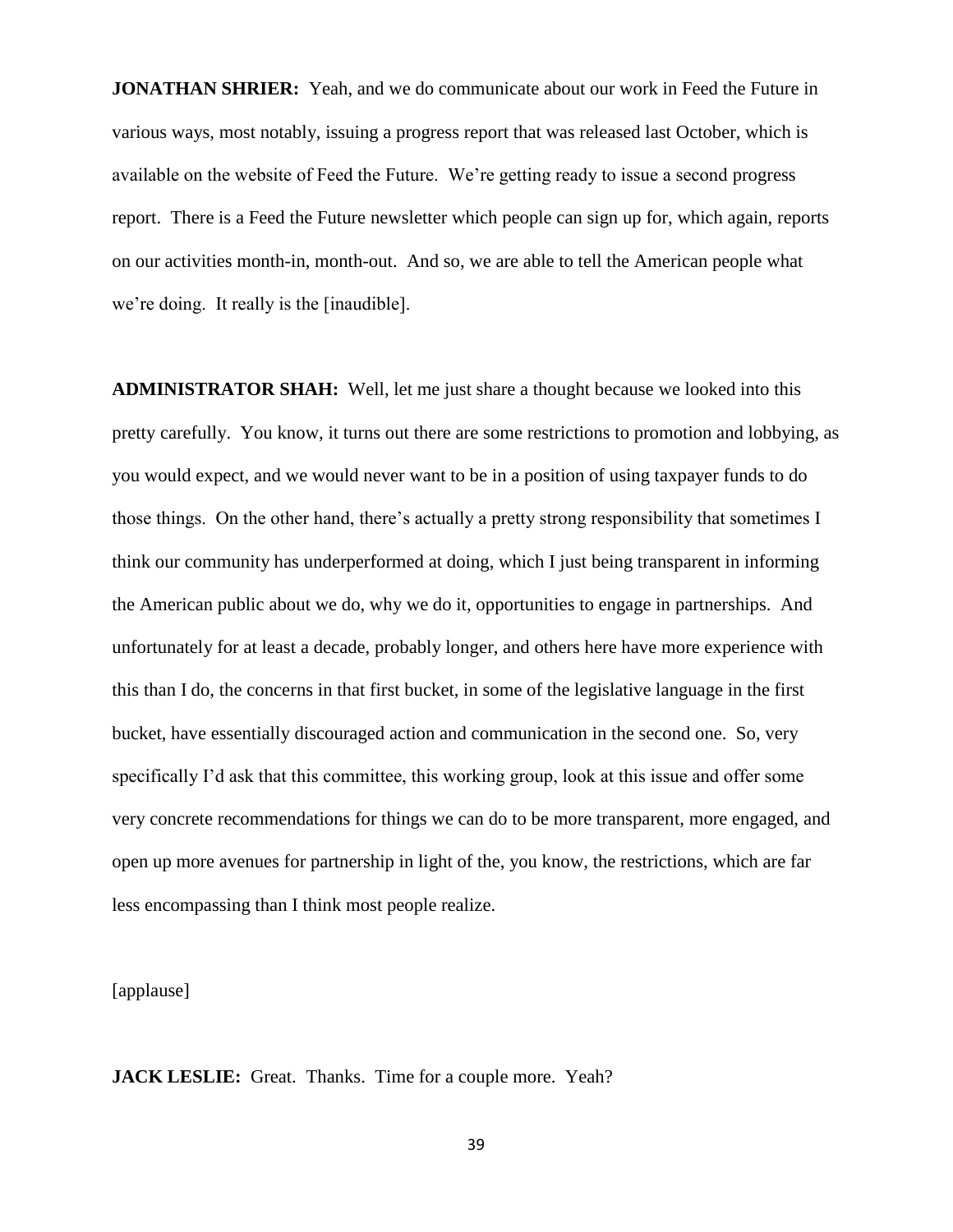**MARK LOTWIS:** Hi. I'm Mark Lotwis with InterAction. So, I just want to address the first - the point that Mark just made. One thing that could really help publicly without breaking any regulations or laws is for USAID to publish cumulative impact data of your programs. We've been doing a study at InterAction on cumulative impact of a program activity and, you know, the advocacy community knows how to use data once it's published. So, if USAID publishes it, we'll take it from there. The point, though, I stood up to ask a question about was, there had been -- well, let me step back a second. In the last couple of years there's been a tremendous effort under the DLI Initiative to hire new field officers around the world, which is a tremendous effort. There's a lot of new people on the ground that can be very helpful in country. At the same time, there had been an effort to put together an NGO engagement handbook or civil society engagement handbook, and that had been ongoing for some time and then I understand that it kind of got maybe put on the side temporarily. And I wondered whether, you know, this initiative could make a recommendation to perhaps revitalize that idea to produce a civil society engagement handbook for USAID mission staff to use on the ground to train themselves and learn better about how to engage with civil society. Thank you.

**TJADA MCKENNA:** So, on the impact data, we actually are looking into ways to make the impact studies that we're getting back from people in terms of to make those public. I think MCC has done a really great job of making data like that public and we intend to follow suit, so stay tuned for that. On the civil society handbook, we did send a cable to the field. I was out on maternity leave, so I'm not sure [inaudible]

[laughter]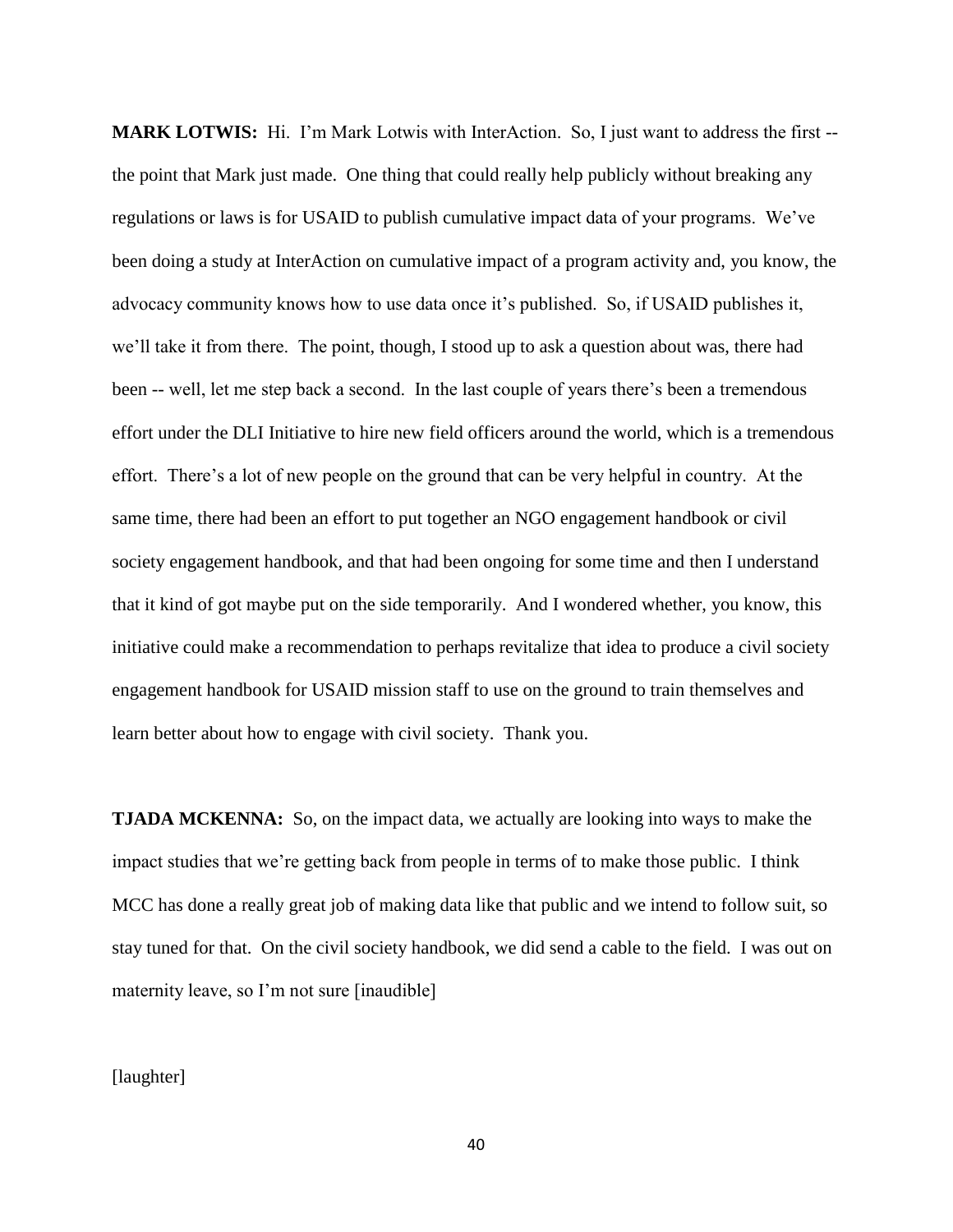Do you know what the latest on that is?

**JONATHAN SHRIER:** So, actually --

**TJADA MCKENNA:** Or Beatina?

[laughter], sorry.

**BEATINA THEOPOLD:** So, we did send a cable to the field giving some information about best practices and I think that there is room, then, to also continue that discussion, that InterAction and others have brought up, and potentially under this working group. Definitely, that's a great first suggestion.

**JACK LESLIE:** Well, great. I'm seeing no more hands. As always, these are just great discussions. We really appreciate you spending the time. We will have our next meeting on - don't leave though, because the Administrator is going to come up and give some closing remarks. I see everyone ready to run for the door. [laughs] But I did just want to say the next meeting is going to be on September 18, so mark your calendars because we'd like to see you back. I'd like to thank all of the members of the panel and our co-chairs for taking on this responsibility. Maybe we can give them all a round of applause.

[applause]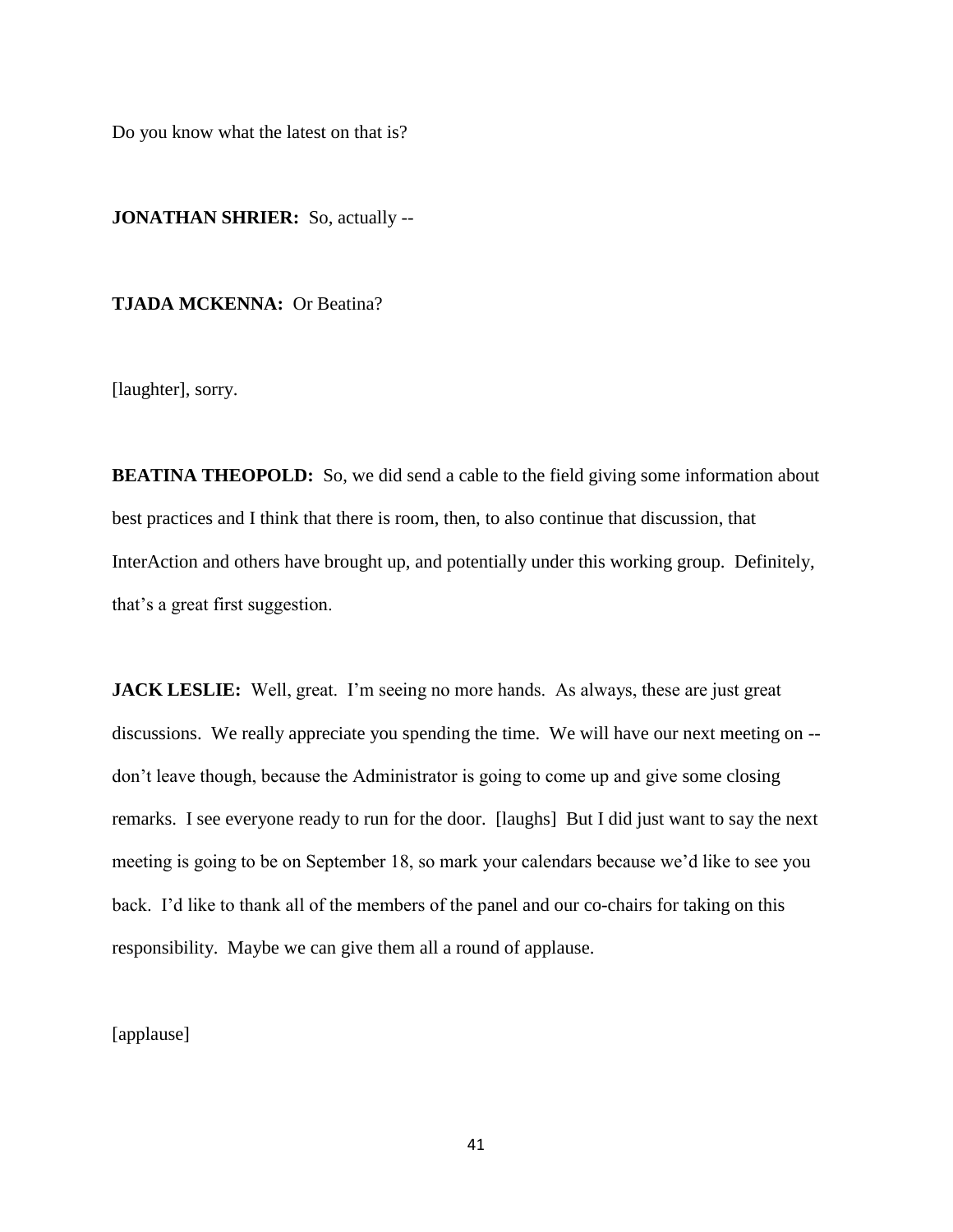I don't know about all of you, but I'm just delighted that Administrator Shah has signed up again [laughs] for this term. And we're -- because I think, as you know, it's a real complex beast [laughs], and to affect the kind of change that Rajiv Shah and his team are trying to effect at USAID takes some time. And it's great that we have this continuity, and I think we're blessed to have Rajiv as our administrator, and I'm going to introduce him to make some closing remarks here. Thank you all very much.

### [applause]

**ADMINISTRATOR SHAH:** Great. Thank you, Jack, and thank you to our panel and for that great discussion. It's great to just get a chance to listen to the back and forth. But let me just make a few comments that speak to this topic, but hopefully are more emblematic of what we're trying to do across USAID and across this President -- President Obama's development approach and agenda. First, I'd ask that this group collectively, all of us, come together and define civil society broadly, and really take to heart the challenge of coming up with a vision that helps to build broad support for the activities we pursue. You know, there are so many more opportunities to engage different parts of American society. And we really did have this aspiration for Feed the Future to be an open platform that helps to invite in everyone from students that might be inventing some great new app somewhere that could do something extraordinary on the ground somewhere else in the world to the technology labs of companies to, you know, the people who are working to end hunger in the streets of Chicago and helping to bring some of those strategies for using food that otherwise gets wasted to other parts of the world. So, I hope your approach will do that, and that is as a principle something we have been seeking to do across USAID programs and activities. And I'm proud of some of the efforts that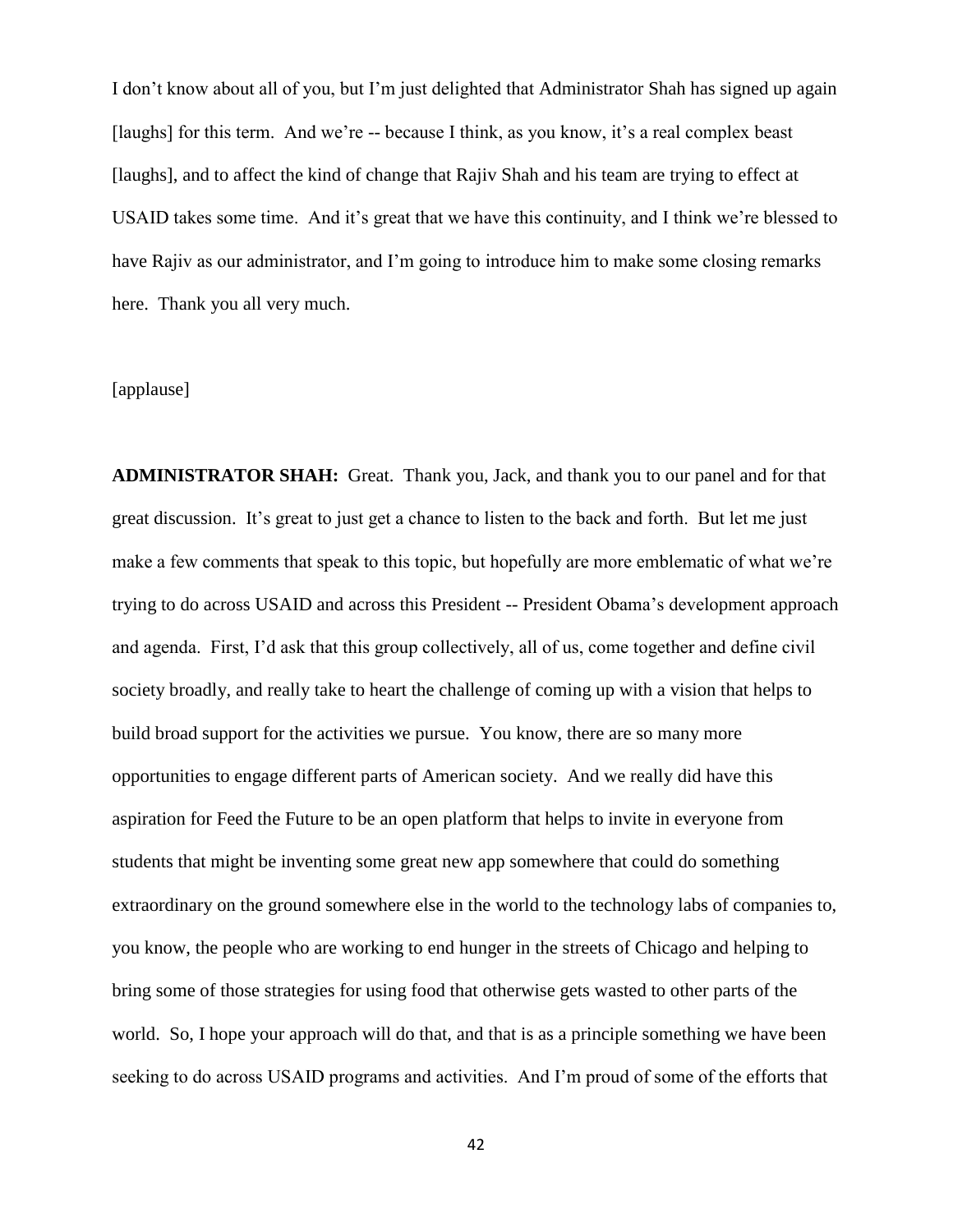have helped us expand to thousands and thousands of new partners like the Higher Education Solutions Network and the Development Innovation Venture Fund and some of the other things in that space.

Second, I'd ask that you tackle controversies. You've got some comments about that here, but whether it's integrating climate, addressing biotechnology, exploring the role of private investment and trade, we have a vision of development and it can be embodied in what you do with this group -- I keep looking first at David because I expect you all to come up with the answer, of course -- but, in order to really succeed against the goal of ending extreme poverty within just two decades, we are going to have to build a new shared understanding and partnership that brings together the technology communities, the climate communities, the traditional development and poverty-fighting communities, with so many other different parts of our political system and societal groups around the world to achieve that. And that was underpinning an underlying concept of the U.N. High Level Panel Report that call for adopting the goal of zero poverty by 2030. And it ought to be an underlying concept that brings our community here together to fight for a proud American approach to development.

Third, I'd ask that you really do look at these constraints to NGOs and civil society organizations. I think one of the things that Nancy Boswell -- I don't know if she's still here - and others would highlight is just systemically around the world we see a constricting of space for many of our most important partners. And simply articulating our values in meetings and on television doesn't seem to be effective enough at maintaining civil society's face, so I hope the group will tackle this and I want to point out that this is an underlying theme for a lot of our work in this second term.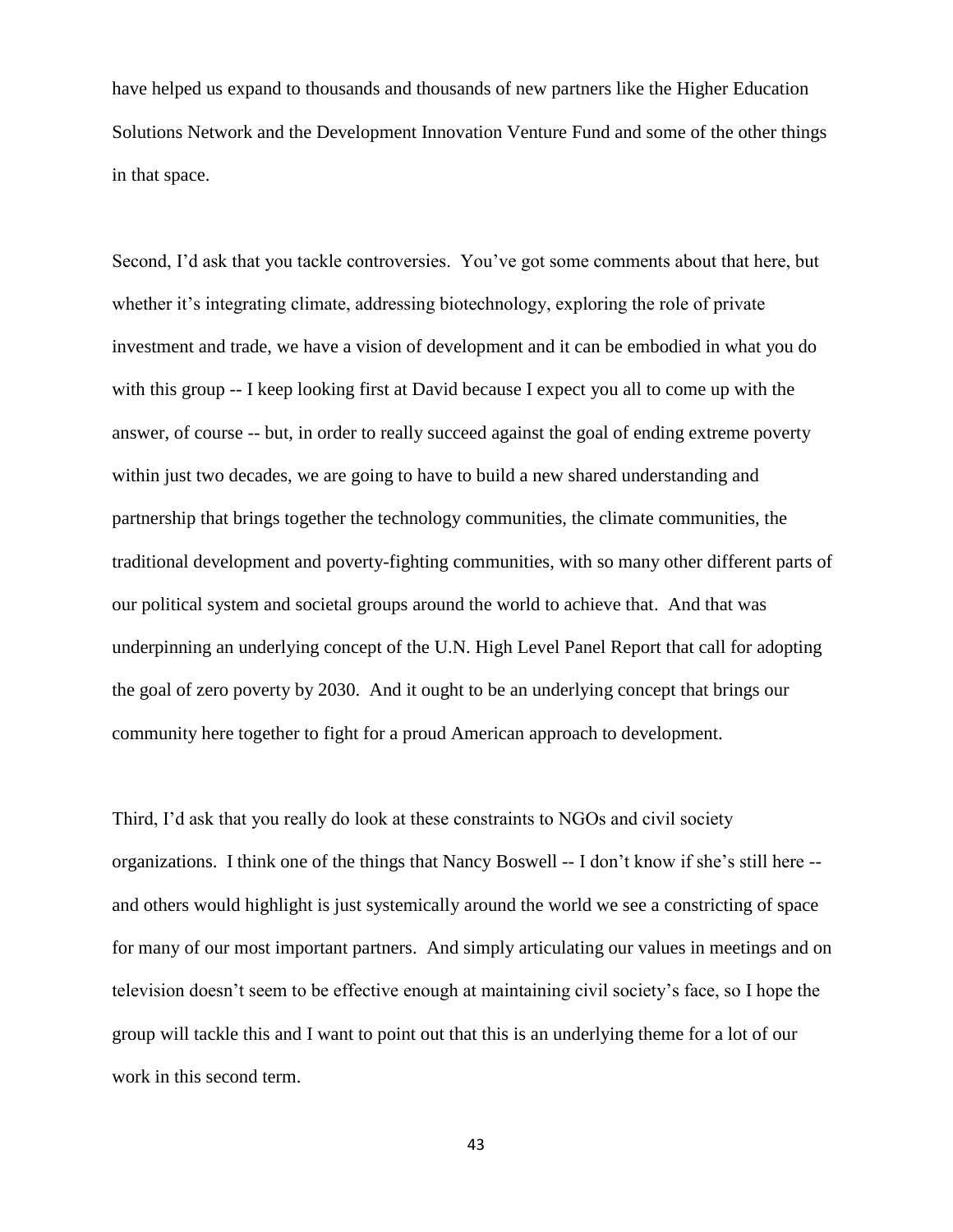And finally, I just want to remind everyone in this room that, you know, great things are achieved when different communities of people come together and build really movements for reform and accomplishment. And I once long ago asked -- is it Taylor Branch? Who wrote those huge books on Martin Luther King? Taylor Branch, right? And Tjada might have been there when we had this conversation with Taylor Branch. And we said what's the difference between -- when, as you looked at this history, when did a series of well-meaning and tough, you know, activities led by people fighting for the right outcomes, become a transformational movement? And the answer he offered in that setting, it was when people who were fighting for the same things for different basic reasons started to realize that they were all asking the same questions and seeking the same answers. And, you know, as I think about what it will take for our world to adopt, as we did with the millennium development goals, you know, 15, 13 years ago, to adopt a vision that has been articulated by President Obama in the State of the Union that's been underpinned by Prime Minister Cameron, Jim Kim at the World Bank and so many others all around the world, of seriously doing what David said, ending hunger and poverty against a tight deadline, 2030, 2035 whatever it is, against a tight deadline, it will require, those of us that believe in democratic governance, embracing those of us that fight for child survival, embracing a community that has effectively fought for antiretroviral therapy for patients with aids and embracing communities that recognize that climate change is real and significant and a threat to all of these areas of tremendous human progress.

And that's a tall order to ask of our ACVFA Board and of a working group related to it, but Jack we have so much faith in your leadership that we look forward to you helping to craft a vision of the future that brings us all together against that goal.